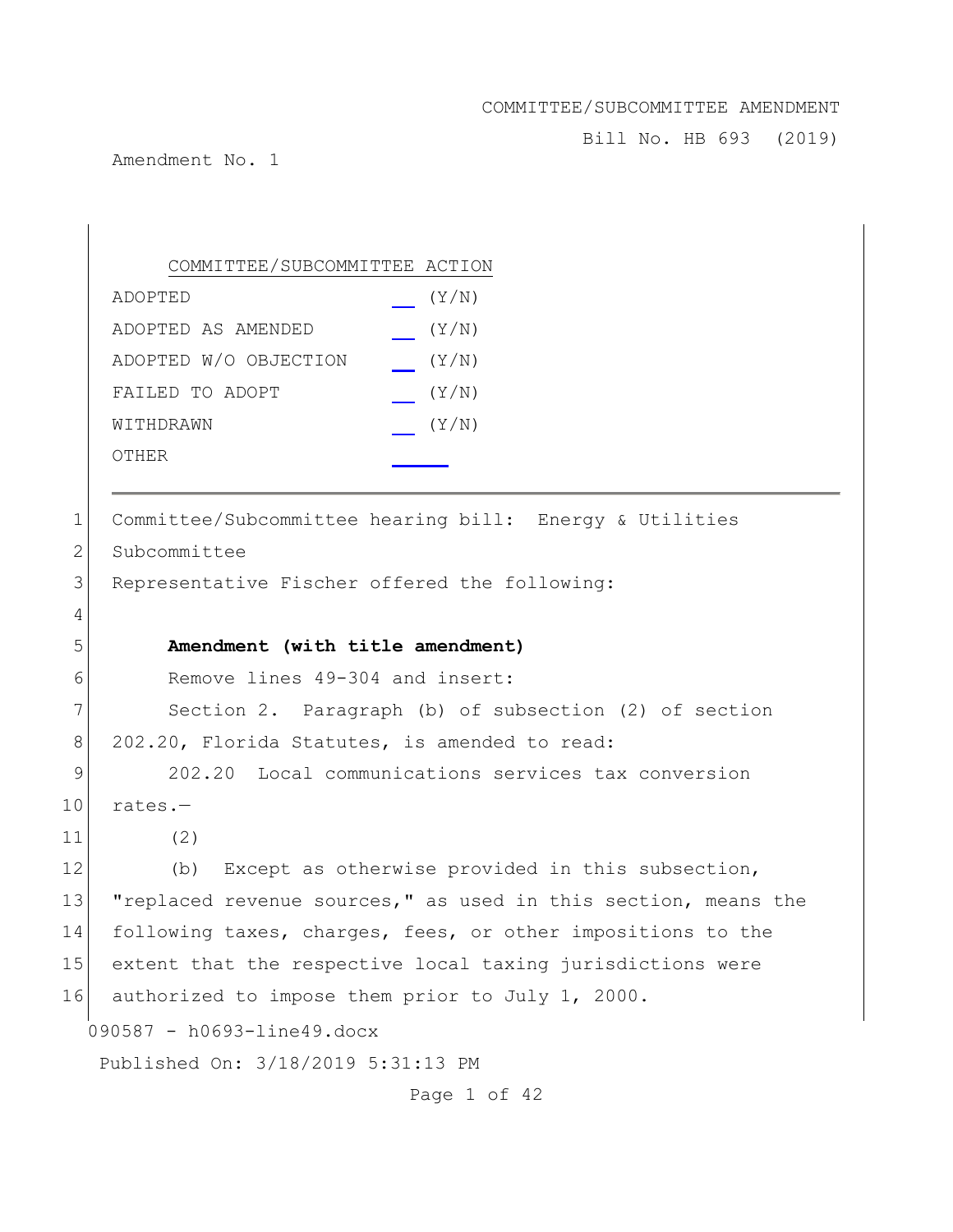Bill No. HB 693 (2019)

Amendment No. 1

17 1. With respect to municipalities and charter counties and 18 the taxes authorized by  $s. 202.19(1)$ : 19 a. The public service tax on telecommunications authorized by former s. 166.231(9). b. Franchise fees on cable service providers as authorized by 47 U.S.C. s. 542. 23 c. The public service tax on prepaid calling arrangements. d. Franchise fees on dealers of communications services 25 which use the public roads or rights-of-way, up to the limit set forth in s. 337.401. For purposes of calculating rates under this section, it is the legislative intent that charter counties be treated as having had the same authority as municipalities to impose franchise fees on recurring local telecommunication service revenues prior to July 1, 2000. However, the Legislature recognizes that the authority of charter counties to impose such fees is in dispute, and the treatment provided in this section is not an expression of legislative intent that charter counties actually do or do not possess such authority. e. Actual permit fees relating to placing or maintaining facilities in or on public roads or rights-of-way, collected from providers of long-distance, cable, and mobile communications services for the fiscal year ending September 30, 39 1999; however, if a municipality or charter county elects the 40 option to charge permit fees pursuant to s. 337.401(3)(c)

090587 - h0693-line49.docx

Published On: 3/18/2019 5:31:13 PM

Page 2 of 42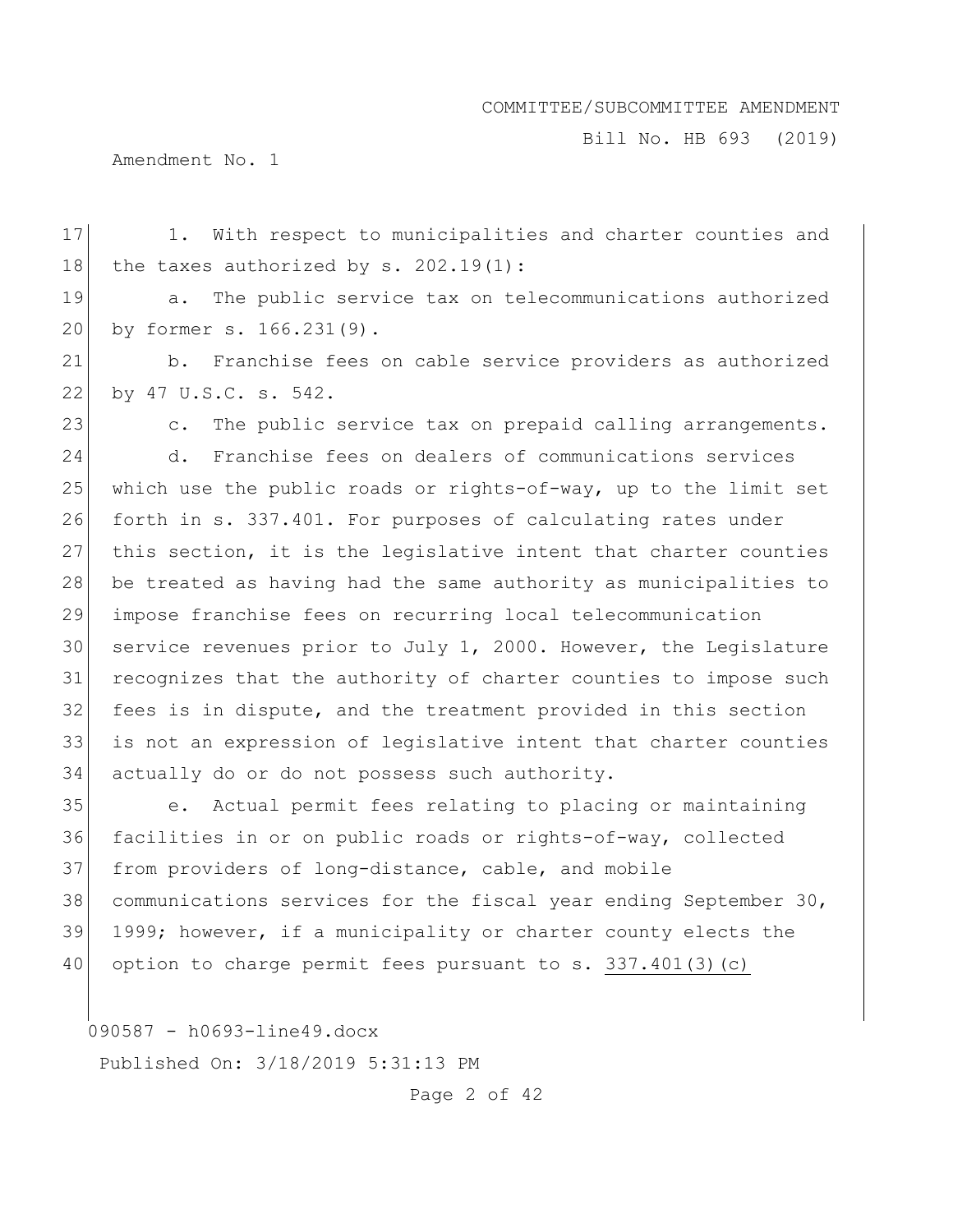Bill No. HB 693 (2019)

Amendment No. 1

 $41 \mid 337.401(3)(e)1.a.,$  such fees shall not be included as a replaced 42 revenue source.

43 2. With respect to all other counties and the taxes 44 authorized in s. 202.19(1), franchise fees on cable service 45 providers as authorized by 47 U.S.C. s. 542.

46 Section 3. Subsection (3), paragraphs (e) and (f) of 47 subsection  $(6)$ , and paragraphs  $(b)$ ,  $(c)$ ,  $(d)$ ,  $(e)$ ,  $(f)$ ,  $(q)$ , and 48 (i) of subsection (7) of section 337.401, Florida Statutes, are 49 amended, and subsection (8) is added to that section, to read:

50 337.401 Use of right-of-way for utilities subject to 51 regulation; permit; fees.-

090587 - h0693-line49.docx Published On: 3/18/2019 5:31:13 PM 52 (3)(a) Because of the unique circumstances applicable to 53 providers of communications services, including, but not limited 54 to, the circumstances described in paragraph (e) and the fact 55 that federal and state law require the nondiscriminatory 56 treatment of providers of telecommunications services, and 57 because of the desire to promote competition among providers of 58 communications services, it is the intent of the Legislature 59 that municipalities and counties treat providers of 60 communications services in a nondiscriminatory and competitively 61 neutral manner, taking into account the distinct engineering, 62 construction, operation, maintenance, public works, and safety 63 requirements of the provider's facilities, when imposing rules 64 or regulations governing the placement or maintenance of 65 communications facilities in the public roads or rights-of-way.

Page 3 of 42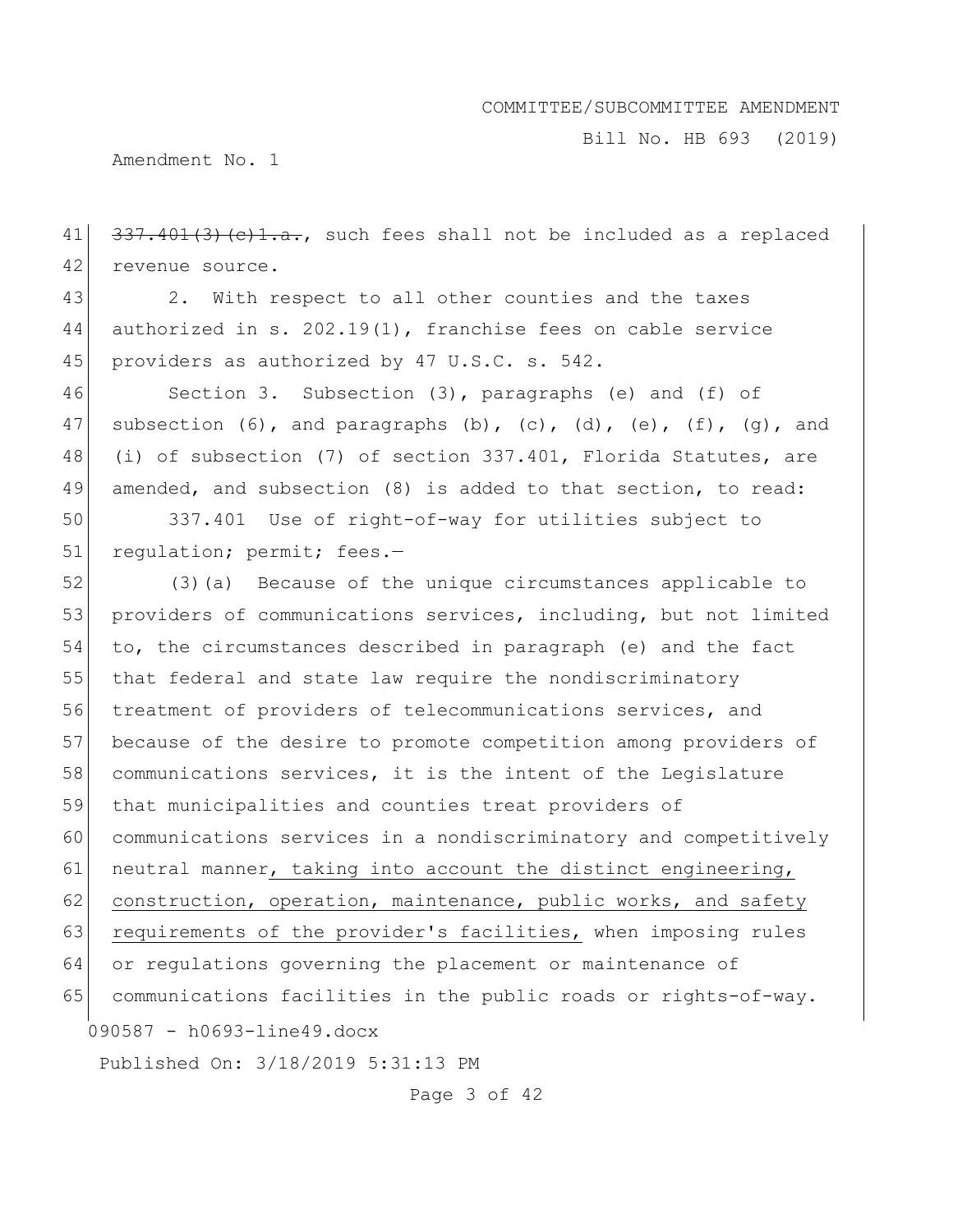Bill No. HB 693 (2019)

Amendment No. 1

090587 - h0693-line49.docx 66 Rules or regulations imposed by a municipality or county 67 relating to providers of communications services placing or 68 maintaining communications facilities in its roads or rights-of-69 way must be generally applicable to all providers of 70 communications services and, notwithstanding any other law, may 71 not require a provider of communications services to apply for 72 or enter into an individual license, franchise, or other 73 agreement with the municipality or county as a condition of 74 placing or maintaining communications facilities in its roads or 75 rights-of-way. In addition to other reasonable rules or 76 regulations that a municipality or county may adopt relating to 77 the placement or maintenance of communications facilities in its 78 roads or rights-of-way under this subsection or subsection  $(7)$ , 79 a municipality or county may require a provider of 80 communications services that places or seeks to place facilities 81 in its roads or rights-of-way to register with the municipality 82 or county. To register, a provider of communications services 83 only may be required to provide its name and to provide the name  $84$  of the registrant; the name, address, and telephone number of a 85 contact person for the registrant; the number of the 86 registrant's current certificate of authorization issued by the 87 Florida Public Service Commission, the Federal Communications 88 Commission, or the Department of State; and any required proof 89 of insurance or self-insuring status adequate to defend and 90 cover claims. A municipality or county may not require the

Published On: 3/18/2019 5:31:13 PM

Page 4 of 42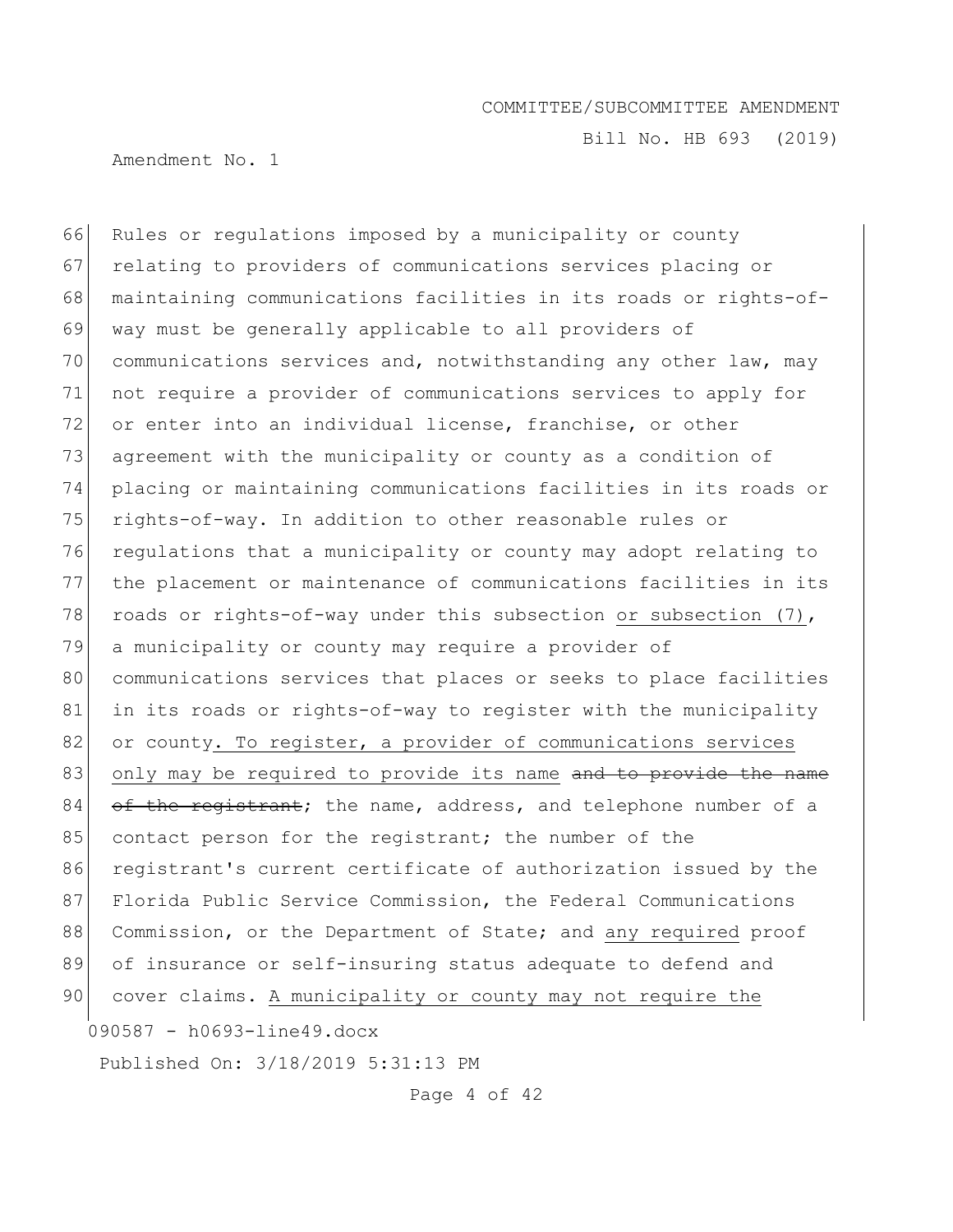Bill No. HB 693 (2019)

Amendment No. 1

91 provision of an inventory of communications facilities, maps, 92 locations of such facilities, or other information by a 93 registrant as a condition of registration, renewal, or for any 94 other purpose; provided, however, that a municipality or county 95 may require as part of a permit application that the applicant 96 identify at-grade communications facilities within 25 feet of 97 the proposed installation location for the placement of at-grade 98 communications facilities. A municipality or county may not 99 require registration renewal more frequently than every 5 years. 100 A municipality or county may not require a provider to pay any 101 fee, cost, or other charge for registration or renewal thereof.  $102$  It is the intent of the Legislature that the placement, 103 operation, maintenance, upgrading, and extension of 104 communications facilities not be unreasonably interrupted or 105 delayed through the permitting or other local regulatory 106 process. Except as provided in this chapter or otherwise 107 expressly authorized by chapter 202, chapter 364, or chapter 108 610, a municipality or county may not adopt or enforce any 109 ordinance, regulation, or requirement as to the placement or 110 operation of communications facilities in a right-of-way by a 111 communications services provider authorized by state or local 112 law to operate in a right-of-way; regulate any communications 113 services; or impose or collect any tax, fee, cost, charge, or 114 exaction for the provision of communications services over the

090587 - h0693-line49.docx

Published On: 3/18/2019 5:31:13 PM

Page 5 of 42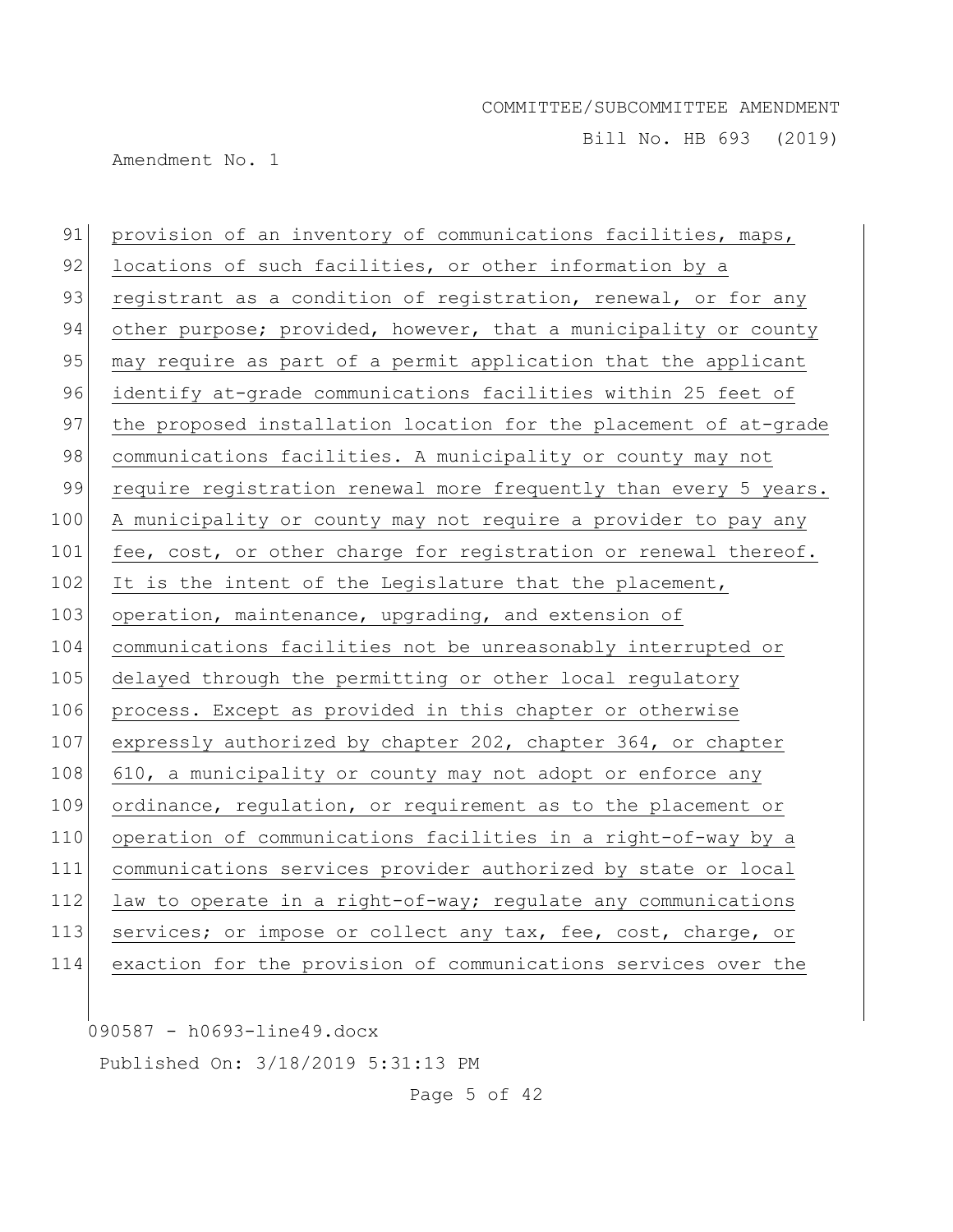Bill No. HB 693 (2019)

Amendment No. 1

## 115 communications services provider's communications facilities in 116 a right-of-way.

117 (b) Registration described in paragraph (a) does not 118 establish a right to place or maintain, or priority for the 119 placement or maintenance of, a communications facility in roads 120 or rights-of-way of a municipality or county. Each municipality 121 and county retains the authority to regulate and manage 122 municipal and county roads or rights-of-way in exercising its 123 police power, subject to the limitations imposed in this section 124 and chapters 202 and 610. Any rules or regulations adopted by a 125 municipality or county which govern the occupation of its roads 126 or rights-of-way by providers of communications services must be 127 related to the placement or maintenance of facilities in such 128 roads or rights-of-way, must be reasonable and 129 nondiscriminatory, and may include only those matters necessary 130 to manage the roads or rights-of-way of the municipality or 131 county.

090587 - h0693-line49.docx 132 (c) Any municipality or county that, as of January 1, 133 2019, elected to require permit fees from any provider of 134 communications services that uses or occupy municipal or county 135 road or rights-of-way pursuant to former paragraph (c) or 136 paragraph (j), Florida Statutes 2018, may continue to require 137 and collect such fees. A municipality or county that elected as 138 of such date to require permit fees may elect to forego such 139 fees as provided herein. A municipality or county that elected

Published On: 3/18/2019 5:31:13 PM

Page 6 of 42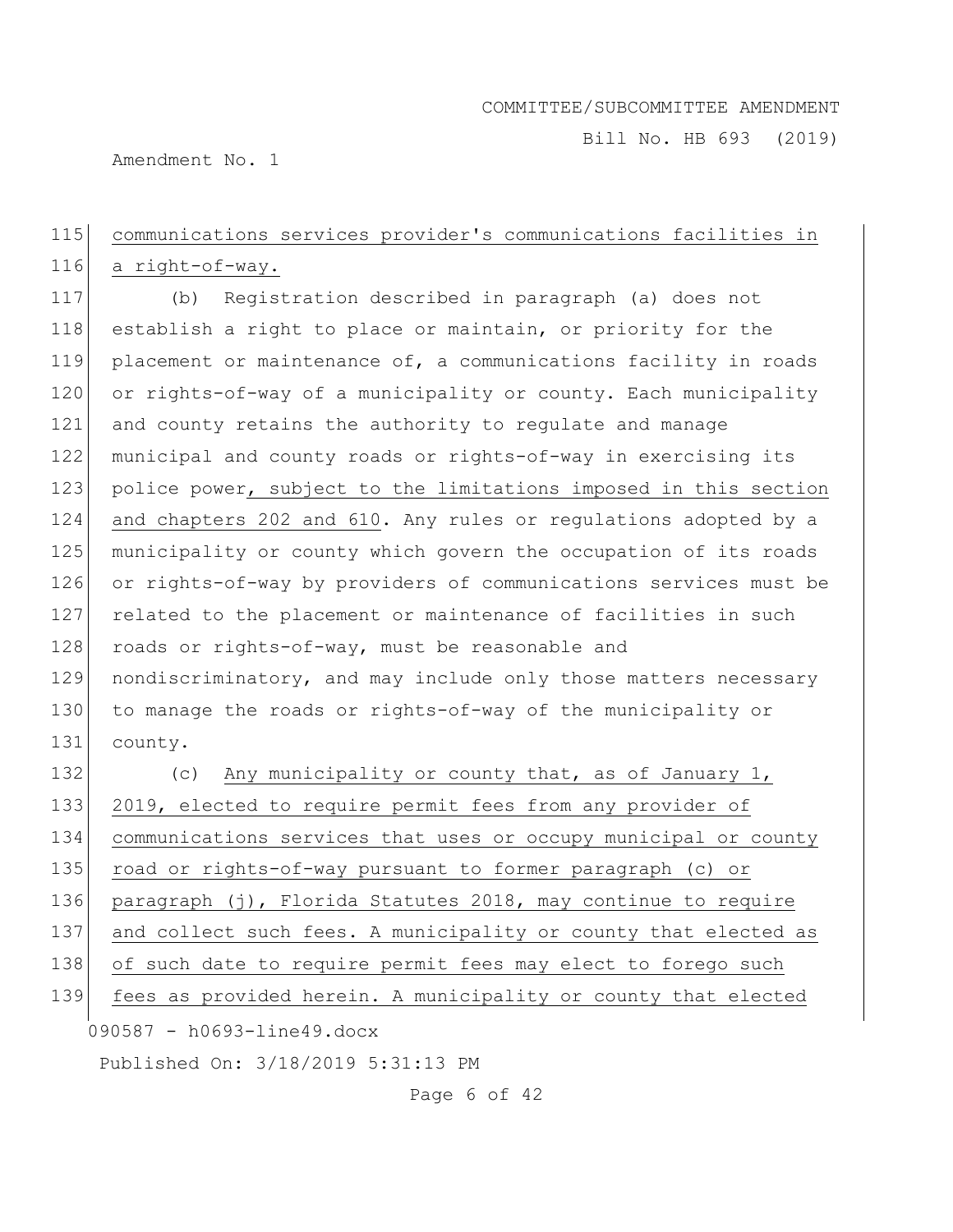Bill No. HB 693 (2019)

Amendment No. 1

140 as of such date not to require permit fees may not elect to 141 impose permit fees. 142 142 1. It is the intention of the state to treat all providers 143 of communications services that use or occupy municipal or 144 charter county roads or rights-of-way for the provision of 145 communications services in a nondiscriminatory and competitively 146 neutral manner with respect to the payment of permit fees. 147 Certain providers of communications services have been granted 148 by general law the authority to offset permit fees against 149 franchise or other fees while other providers of communications 150 services have not been granted this authority. In order to treat 151 all providers of communications services in a nondiscriminatory 152 and competitively neutral manner with respect to the payment of 153 permit fees, each municipality and charter county shall make an 154 election under either sub-subparagraph a. or sub-subparagraph b. 155 and must inform the Department of Revenue of the election by 156 certified mail by July 16, 2001. Such election shall take effect 157 October 1, 2001. 158 a. (I) The municipality or charter county may require and 159 collect permit fees from any providers of communications

090587 - h0693-line49.docx 160 services that use or occupy municipal or county roads or rights-161 of-way. All fees authorized permitted under this paragraph sub-162 subparagraph must be reasonable and commensurate with the direct 163 and actual cost of the regulatory activity, including issuing 164 and processing permits, plan reviews, physical inspection, and

Published On: 3/18/2019 5:31:13 PM

Page 7 of 42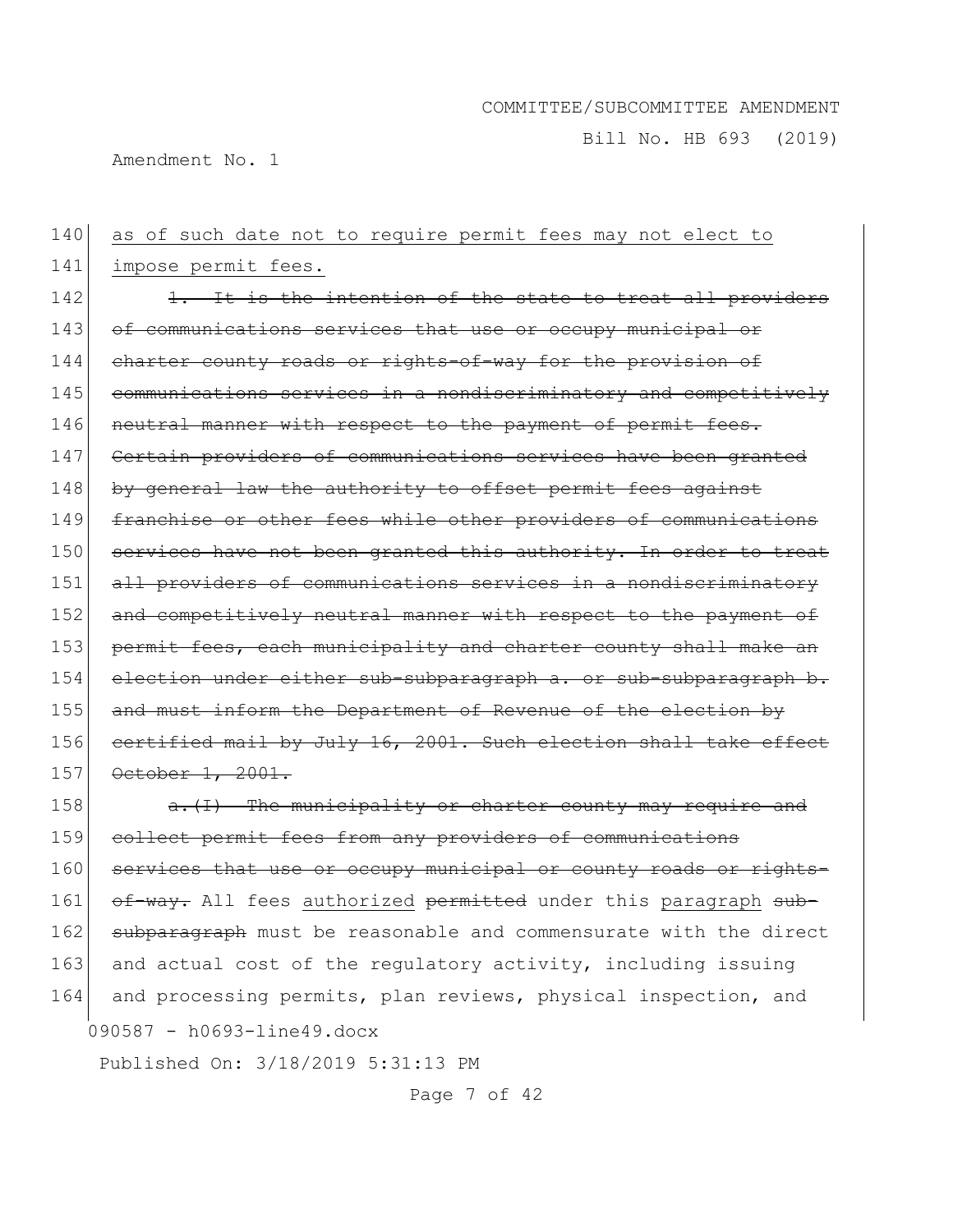Bill No. HB 693 (2019)

Amendment No. 1

090587 - h0693-line49.docx 165 direct administrative costs; must be demonstrable; and must be 166 equitable among users of the roads or rights-of-way. A fee 167 authorized permitted under this paragraph sub-subparagraph may 168 not: be offset against the tax imposed under chapter 202; 169 include the costs of roads or rights-of-way acquisition or roads 170 or rights-of-way rental; include any general administrative, 171 management, or maintenance costs of the roads or rights-of-way; 172 or be based on a percentage of the value or costs associated 173 with the work to be performed on the roads or rights-of-way. In 174 an action to recover amounts due for a fee not authorized 175 permitted under this paragraph sub-subparagraph, the prevailing 176 party may recover court costs and attorney attorney's fees at 177 trial and on appeal. In addition to the limitations set forth in 178 this section, a fee levied by a municipality or charter county 179 under this paragraph sub-subparagraph may not exceed \$100. 180 However, permit fees may not be imposed with respect to permits 181 that may be required for service drop lines not required to be 182 noticed under s. 556.108(5) <del>s. 556.108(5)(a)2.</del> or for any 183 activity that does not require the physical disturbance of the 184 roads or rights-of-way or does not impair access to or full use 185 of the roads or rights-of-way, including, but not limited to, 186 any emergency repairs of existing facilities, extensions of such 187 facilities for providing communications services to customers, 188 and the placement of micro wireless facilities in accordance 189 with subparagraph (7) (e) 3.

Page 8 of 42

Published On: 3/18/2019 5:31:13 PM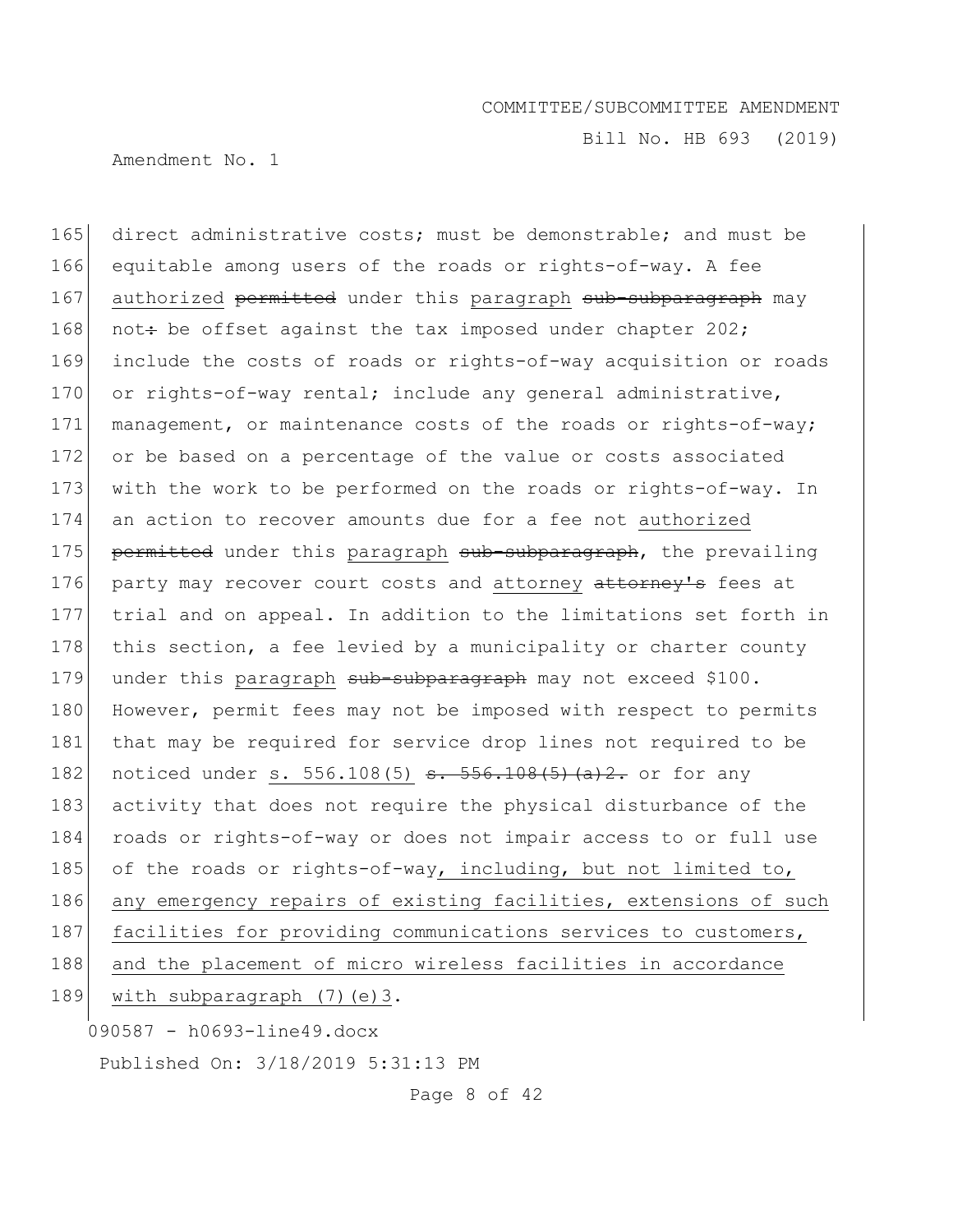Bill No. HB 693 (2019)

Amendment No. 1

190 (II) To ensure competitive neutrality among providers of 191 communications services, for any municipality or charter county 192 that elects to exercise its authority to require and collect 193 permit fees under this sub-subparagraph, the rate of the local 194 communications services tax imposed by such jurisdiction, as 195 computed under  $s. 202.20$ , shall automatically be reduced by a 196 rate of  $0.12$  percent.

197 b. Alternatively, the municipality or charter county may 198 elect not to require and collect permit fees from any provider 199 of communications services that uses or occupies municipal or 200 charter county roads or rights-of-way for the provision of 201 communications services; however, each municipality or charter 202 county that elects to operate under this sub-subparagraph 203 retains all authority to establish rules and regulations for 204 providers of communications services to use or occupy roads or  $205$  rights-of-way as provided in this section.

206 1. If a municipality or charter county elects to not 207 require permit fees operate under this sub-subparagraph, the 208 total rate for the local communications services tax as computed 209 under s. 202.20 for that municipality or charter county may be 210 increased by ordinance or resolution by an amount not to exceed 211 a rate of 0.12 percent. If a municipality or charter county 212 elects to increase its rate effective October 1, 2001, the 213 municipality or charter county shall inform the department of

090587 - h0693-line49.docx

Published On: 3/18/2019 5:31:13 PM

Page 9 of 42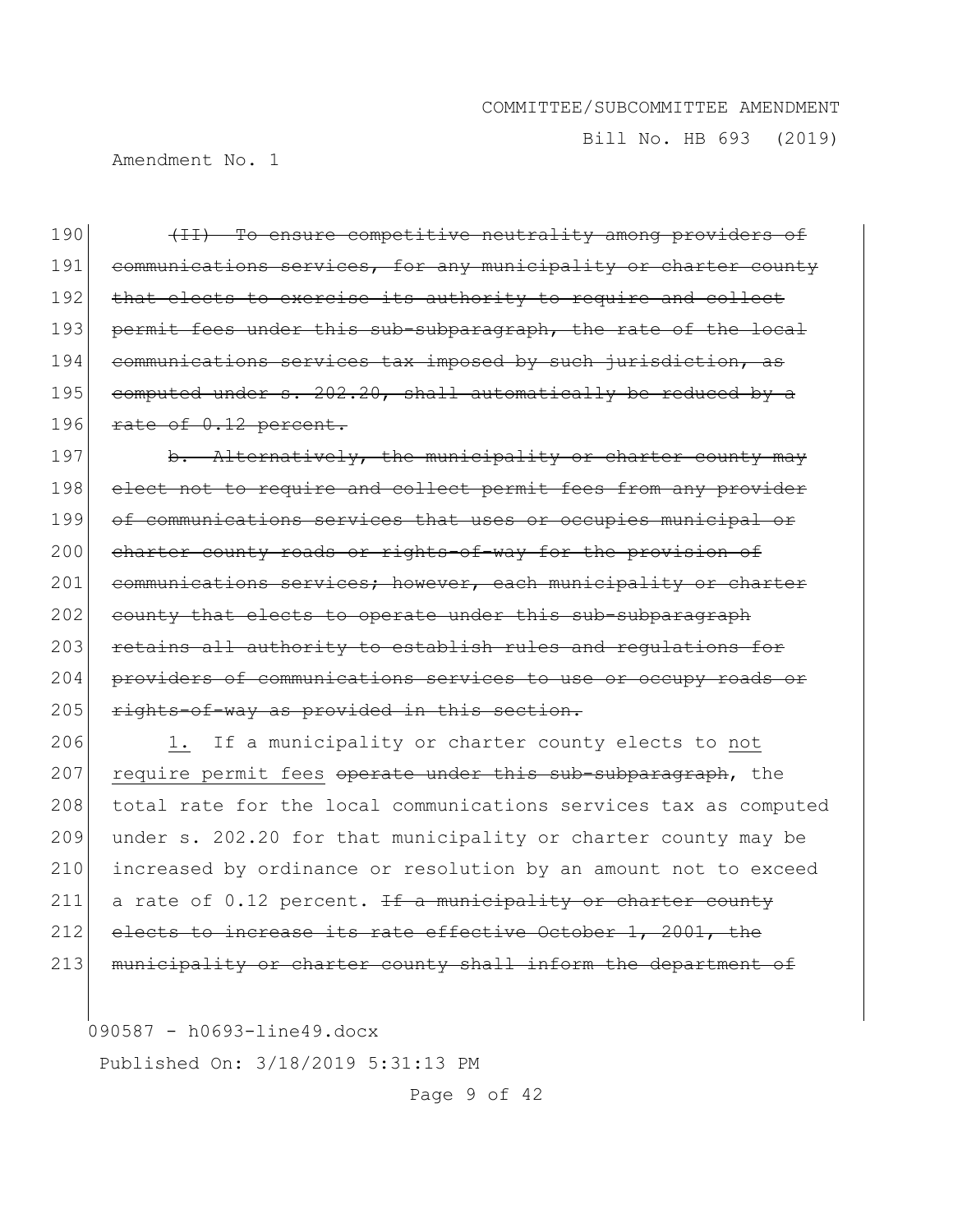Bill No. HB 693 (2019)

Amendment No. 1

090587 - h0693-line49.docx Published On: 3/18/2019 5:31:13 PM Page 10 of 42 214 such increased rate by certified mail postmarked on or before  $215$  July 16, 2001.  $216$  e. A municipality or charter county that does not make an 217 election as provided for in this subparagraph shall be presumed 218 to have elected to operate under the provisions of sub-219 subparagraph b.  $220$   $2.$  Each noncharter county shall make an election under  $221$  either sub-subparagraph a. or sub-subparagraph b. and shall 222 inform the Department of Revenue of the election by certified 223 mail by July 16, 2001. Such election shall take effect October  $224$   $\frac{1}{2001}$ . 225 a. The noncharter county may elect to require and collect 226 permit fees from any providers of communications services that 227 use or occupy noncharter county roads or rights-of-way. All fees 228 permitted under this sub-subparagraph must be reasonable and 229 commensurate with the direct and actual cost of the regulatory 230 activity, including issuing and processing permits, plan 231 reviews, physical inspection, and direct administrative costs; 232 must be demonstrable; and must be equitable among users of the 233 roads or rights-of-way. A fee permitted under this sub-234 subparagraph may not: be offset against the tax imposed under 235 chapter 202; include the costs of roads or rights-of-way 236 acquisition or roads or rights-of-way rental; include any 237 general administrative, management, or maintenance costs of the 238 roads or rights-of-way; or be based on a percentage of the value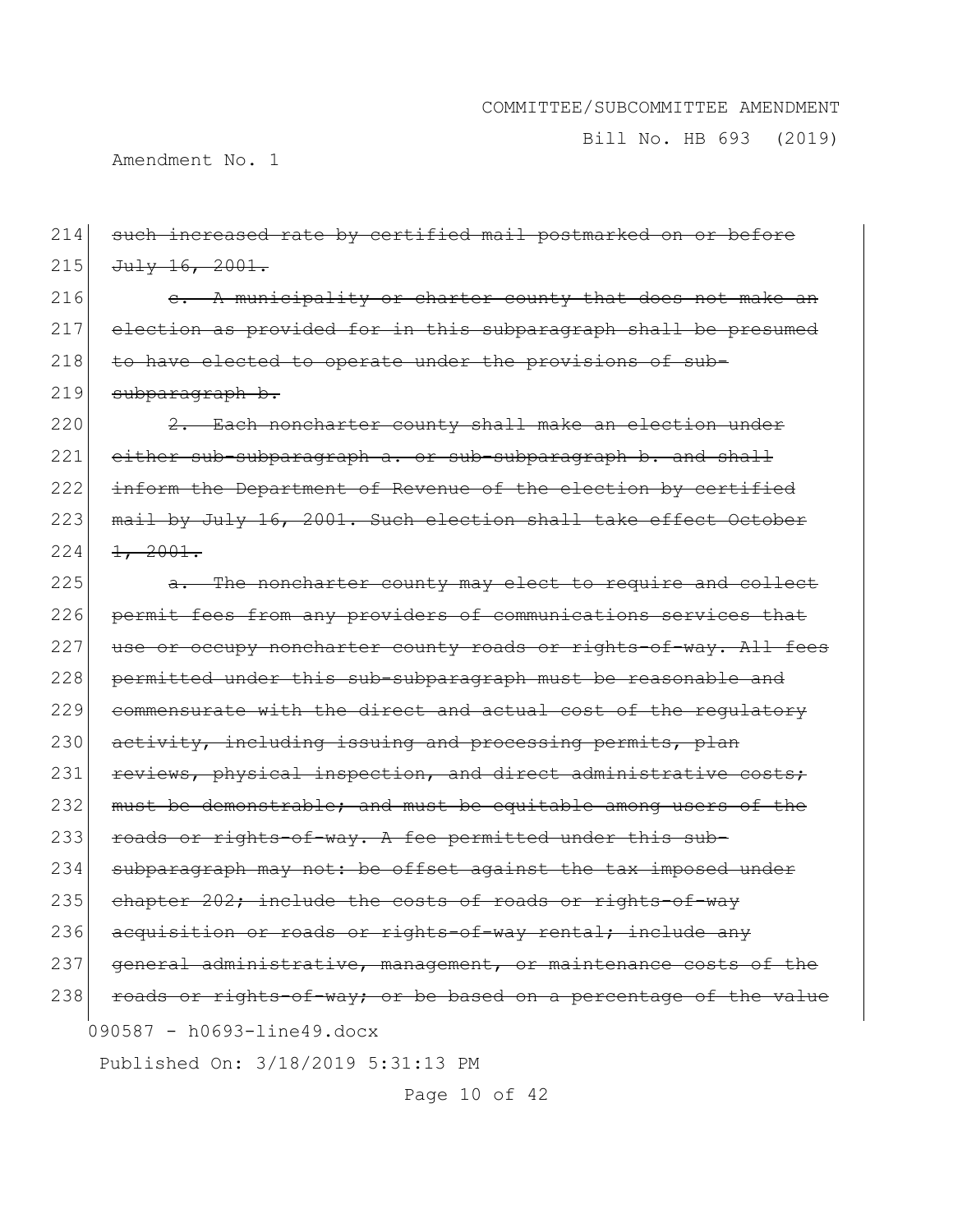Bill No. HB 693 (2019)

Amendment No. 1

239 or costs associated with the work to be performed on the roads 240 or rights-of-way. In an action to recover amounts due for a fee 241 not permitted under this sub-subparagraph, the prevailing party 242 may recover court costs and attorney's fees at trial and on 243 appeal. In addition to the limitations set forth in this  $244$  section, a fee levied by a noncharter county under this sub-245 subparagraph may not exceed \$100. However, permit fees may not  $246$  be imposed with respect to permits that may be required for  $247$  service drop lines not required to be noticed under s.  $248$   $556.108(5)$  (a) 2. or for any activity that does not require the 249 physical disturbance of the roads or rights-of-way or does not  $250$  impair access to or full use of the roads or rights-of-way. 251 b. Alternatively, the noncharter county may elect not to 252 require and collect permit fees from any provider of 253 communications services that uses or occupies noncharter county 254 roads or rights-of-way for the provision of communications 255 services; however, each noncharter county that elects to operate 256 under this sub-subparagraph shall retain all authority to

257 establish rules and regulations for providers of communications 258 services to use or occupy roads or rights-of-way as provided in  $259$  this section.

260 2. If a noncharter county elects to not require permit 261 fees operate under this sub-subparagraph, the total rate for the 262 local communications services tax as computed under s. 202.20 263 for that noncharter county may be increased by ordinance or

090587 - h0693-line49.docx

Published On: 3/18/2019 5:31:13 PM

Page 11 of 42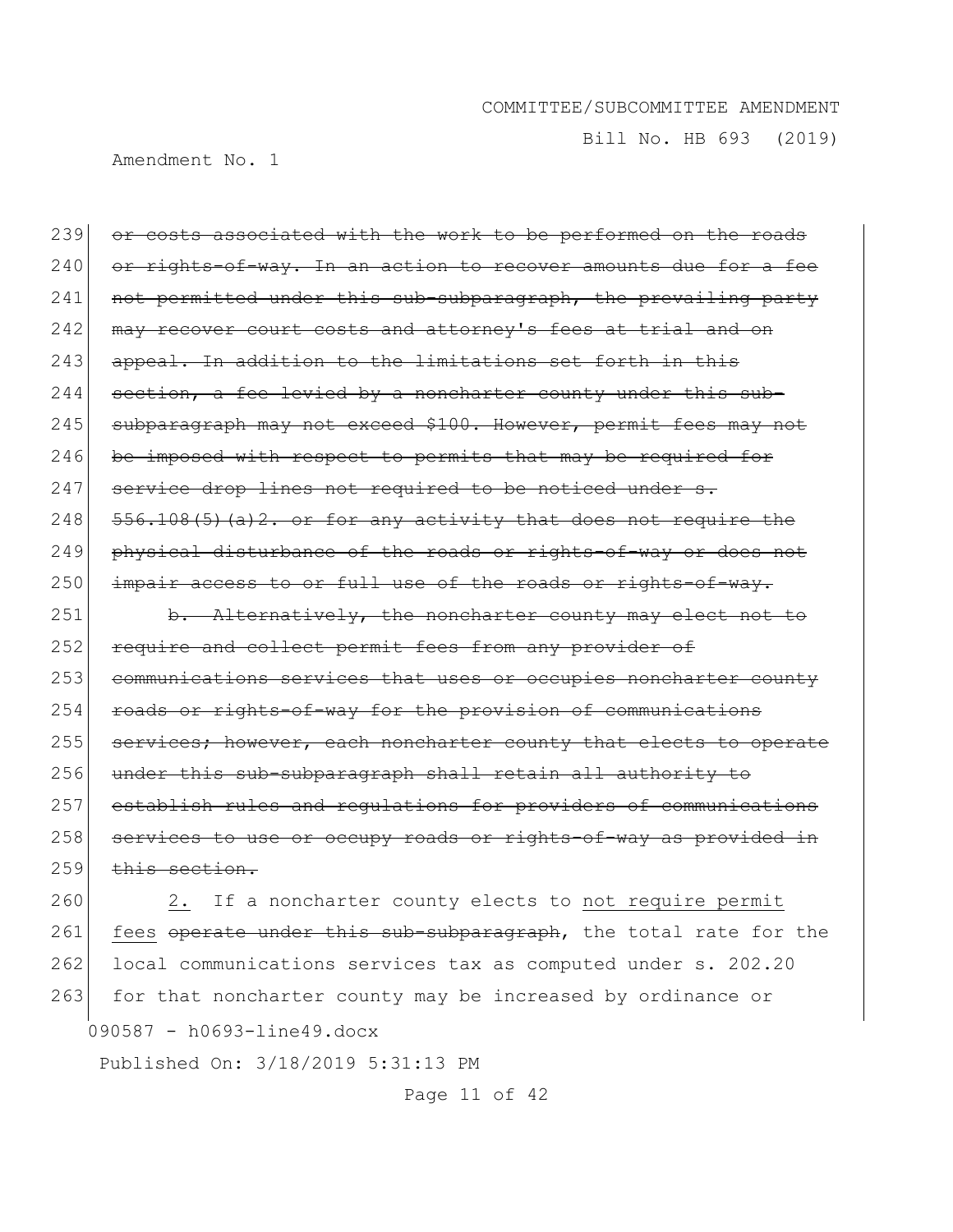Bill No. HB 693 (2019)

Amendment No. 1

264 resolution by an amount not to exceed a rate of 0.24 percent, to 265 replace the revenue the noncharter county would otherwise have 266 received from permit fees for providers of communications 267 services. If a noncharter county elects to increase its rate 268 effective October 1, 2001, the noncharter county shall inform 269 the department of such increased rate by certified mail 270 postmarked on or before July 16, 2001.

 $271$  e. A noncharter county that does not make an election as 272 provided for in this subparagraph shall be presumed to have 273 elected to operate under the provisions of sub-subparagraph b.

274 3. Except as provided in this paragraph, municipalities 275 and counties retain all existing authority to require and 276 collect permit fees from users or occupants of municipal or 277 county roads or rights-of-way and to set appropriate permit fee  $278$  amounts.

279  $(d)$  After January 1, 2001, In addition to any other notice 280 requirements, a municipality must provide to the Secretary of 281 State, at least 10 days prior to consideration on first reading, 282 notice of a proposed ordinance governing a telecommunications 283 company placing or maintaining telecommunications facilities in 284 its roads or rights-of-way. After January 1, 2001, In addition 285 to any other notice requirements, a county must provide to the 286 Secretary of State, at least 15 days prior to consideration at a 287 public hearing, notice of a proposed ordinance governing a 288 telecommunications company placing or maintaining

090587 - h0693-line49.docx

Published On: 3/18/2019 5:31:13 PM

Page 12 of 42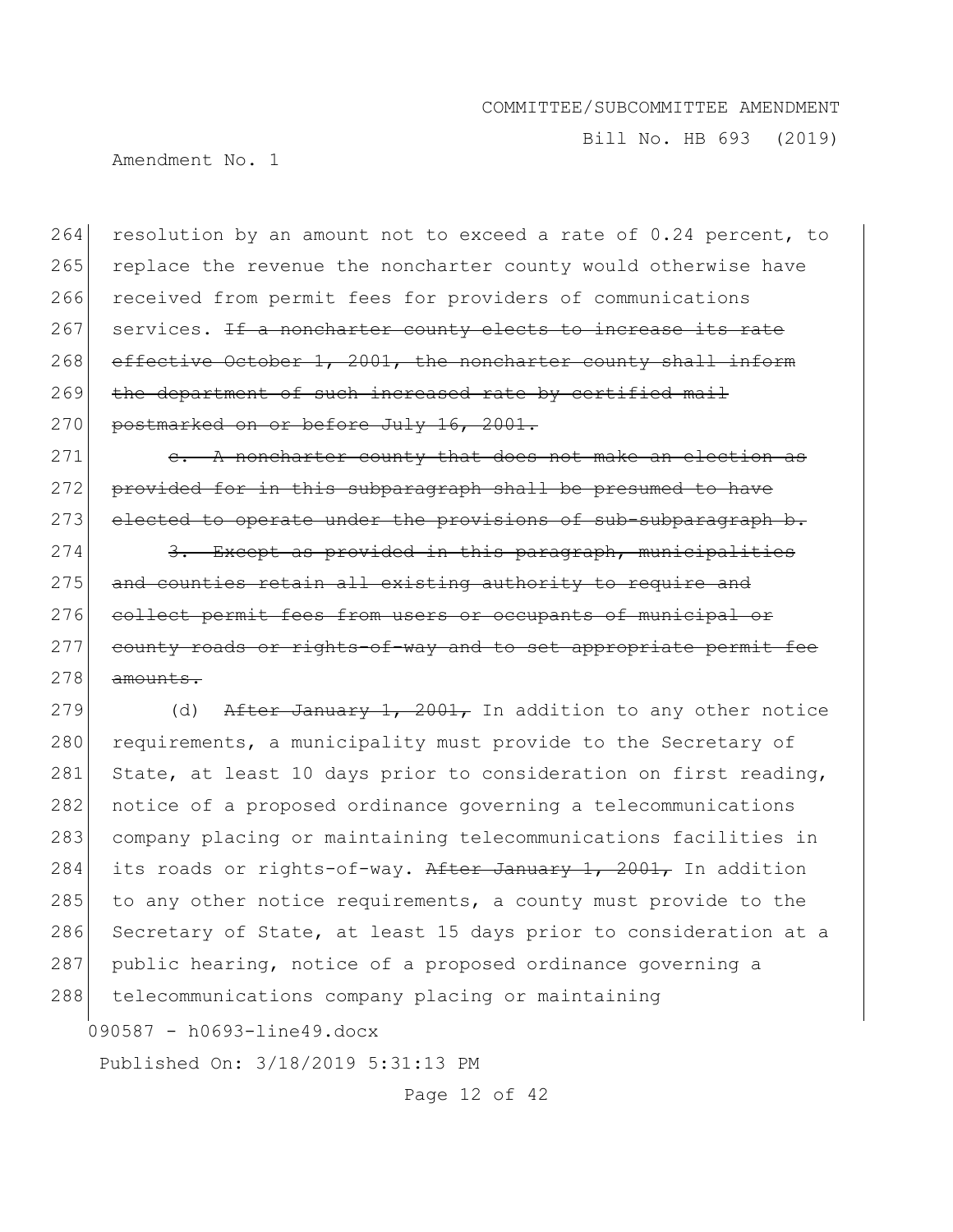Bill No. HB 693 (2019)

Amendment No. 1

289 | telecommunications facilities in its roads or rights-of-way. The 290 notice required by this paragraph must be published by the 291 Secretary of State on a designated Internet website. The failure 292 of a municipality or county to provide such notice does not 293 render the ordinance invalid, provided that enforcement of such 294 ordinance must be suspended until the municipality or county 295 | provides the required notice and duly considers amendments from 296 affected persons.

090587 - h0693-line49.docx 297 (e) The authority of municipalities and counties to 298 require franchise fees from providers of communications services, with respect to the provision of communications services, is specifically preempted by the state because of unique circumstances applicable to providers of communications services when compared to other utilities occupying municipal or county roads or rights-of-way. Providers of communications services may provide similar services in a manner that requires the placement of facilities in municipal or county roads or rights-of-way or in a manner that does not require the placement of facilities in such roads or rights-of-way. Although similar communications services may be provided by different means, the state desires to treat providers of communications services in a 310 nondiscriminatory manner and to have the taxes, franchise fees, and other fees, costs, and financial or regulatory exactions paid by or imposed on providers of communications services be competitively neutral. Municipalities and counties retain all

Published On: 3/18/2019 5:31:13 PM

Page 13 of 42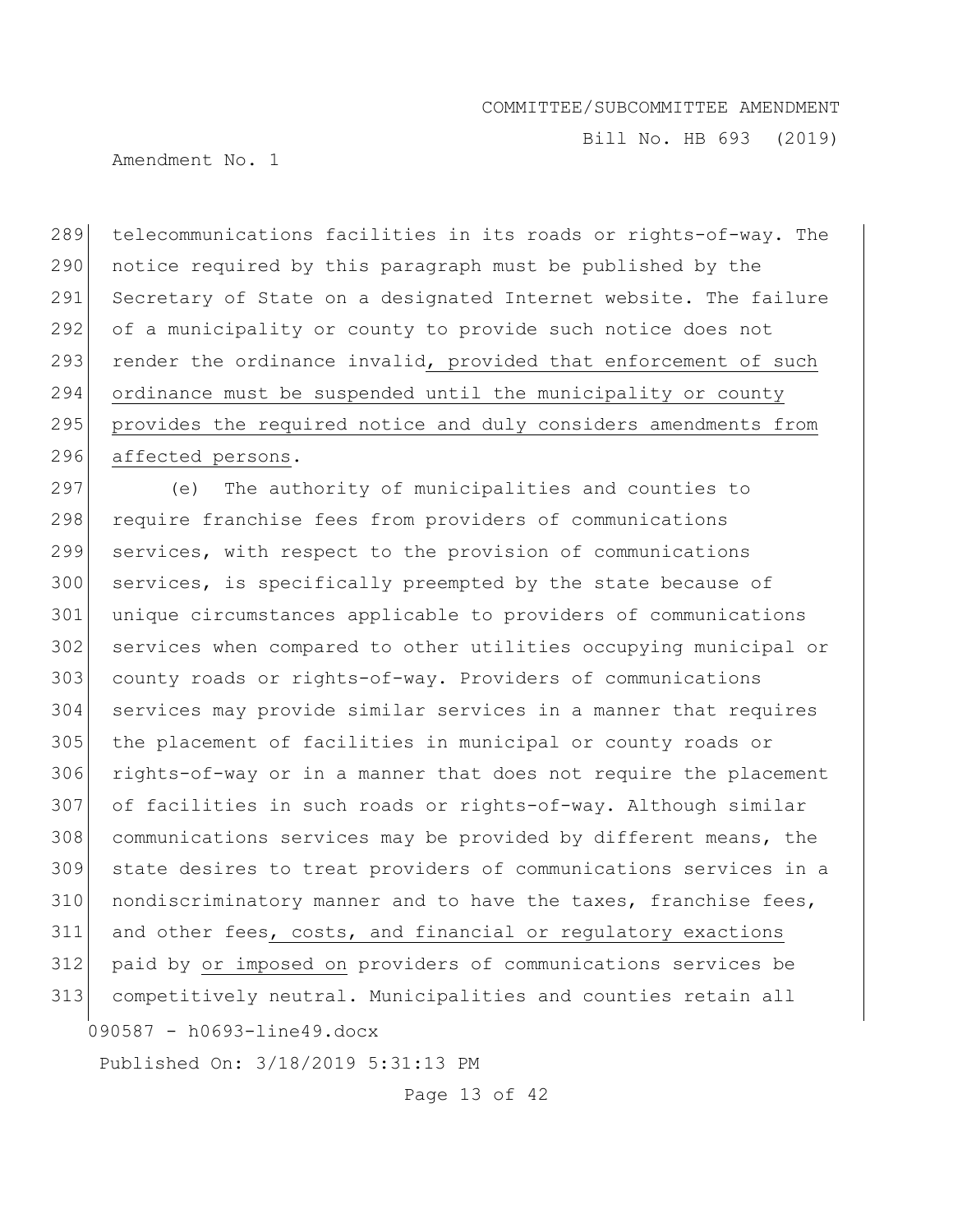Bill No. HB 693 (2019)

Amendment No. 1

314 existing authority, if any, to collect franchise fees from users or occupants of municipal or county roads or rights-of-way other than providers of communications services, and the provisions of this subsection shall have no effect upon this authority. The provisions of this subsection do not restrict the authority, if any, of municipalities or counties or other governmental entities to receive reasonable rental fees based on fair market value for the use of public lands and buildings on property outside the public roads or rights-of-way for the placement of communications antennas and towers.

 (f) Except as expressly allowed or authorized by general law and except for the rights-of-way permit fees subject to paragraph (c), a municipality or county may not levy on a provider of communications services a tax, fee, or other charge 328 or imposition for operating as a provider of communications services within the jurisdiction of the municipality or county 330 which is in any way related to using its roads or rights-of-way. A municipality or county may not require or solicit in-kind 332 compensation, except as otherwise provided in s.  $202.24(2)(c)8$ . or s. 610.109, provided that the in-kind compensation is not a franchise fee under federal law. Nothing in this paragraph shall 335 impair any ordinance or agreement in effect on May 22, 1998, or 336 any voluntary agreement entered into subsequent to that date, which provides for or allows in-kind compensation by a

338 telecommunications company.

090587 - h0693-line49.docx

Published On: 3/18/2019 5:31:13 PM

Page 14 of 42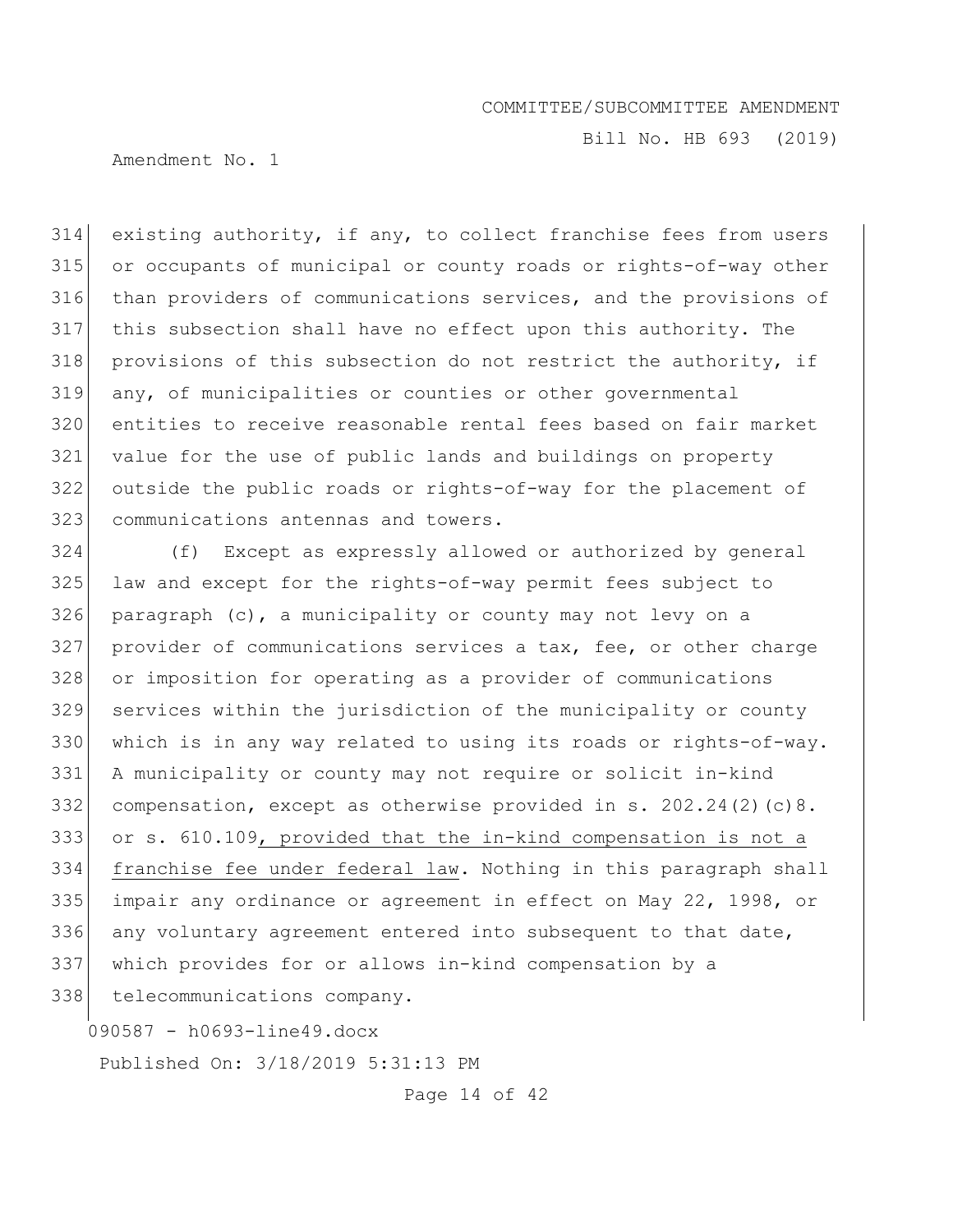Bill No. HB 693 (2019)

Amendment No. 1

090587 - h0693-line49.docx 339 (g) A municipality or county may not use its authority 340 over the placement of facilities in its roads and rights-of-way 341 as a basis for asserting or exercising regulatory control over a 342 provider of communications services regarding matters within the 343 exclusive jurisdiction of the Florida Public Service Commission 344 or the Federal Communications Commission, including, but not  $345$  limited to, the operations, systems, equipment, technology, 346 qualifications, services, service quality, service territory, 347 and prices of a provider of communications services. A 348 municipality or county may not require any permit for the 349 maintenance, repair, replacement, extension, or upgrade of 350 existing aerial wireline communications facilities on utility 351 poles or for aerial wireline facilities between existing 352 wireline communications facility attachments on utility poles by 353 a communications services provider; provided, however, that a 354 municipality or county may require a right-of-way permit for 355 work that involves excavation, closure of a sidewalk, or closure 356 of a vehicular lane, unless the provider is making emergency 357 restoration or repair work to existing facilities. Any permit 358 application required by an authority under this section for the 359 placement of communications facilities must be processed and 360 acted upon consistent with the timeframes provided in 361 subparagraphs (7)(d)  $7.-9$ . In addition, a municipality or county 362 may not require any permit or other approval, fee, charge, or 363 cost, or other exaction for the maintenance, repair,

Published On: 3/18/2019 5:31:13 PM

Page 15 of 42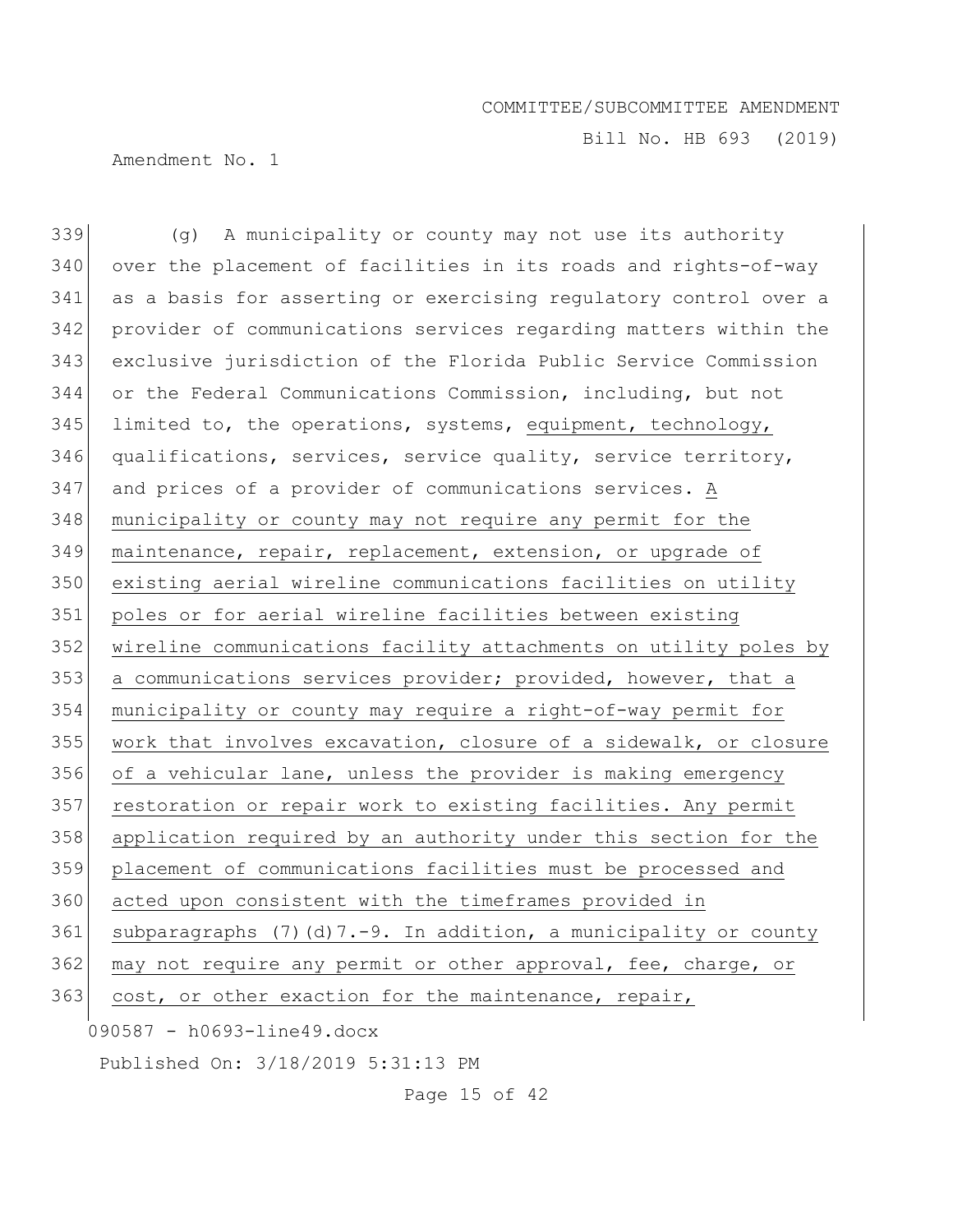Bill No. HB 693 (2019)

Amendment No. 1

# replacement, extension, or upgrade of existing aerial or underground communications facilities located on private property outside of the public rights-of-way.

 (h) A provider of communications services that has obtained permission to occupy the roads or rights-of-way of an incorporated municipality pursuant to s. 362.01 or that is 370 otherwise lawfully occupying the roads or rights-of-way of a municipality or county shall not be required to obtain consent to continue such lawful occupation of those roads or rights-of- way; however, nothing in this paragraph shall be interpreted to limit the power of a municipality or county to adopt or enforce 375 reasonable rules or regulations as provided in this section and consistent with chapters 202, 364, and 610. Any such rules or regulations must be in writing, and providers of communications 378 services in the municipality or county must be given at least 60 days advance written notice of any changes to the rules and regulations.

381 (i) Except as expressly provided in this section, this section does not modify the authority of municipalities and counties to levy the tax authorized in chapter 202 or the duties of providers of communications services under ss. 337.402- 385 337.404. This section does not apply to building permits, pole attachments, or private roads, private easements, and private rights-of-way.

090587 - h0693-line49.docx

Published On: 3/18/2019 5:31:13 PM

Page 16 of 42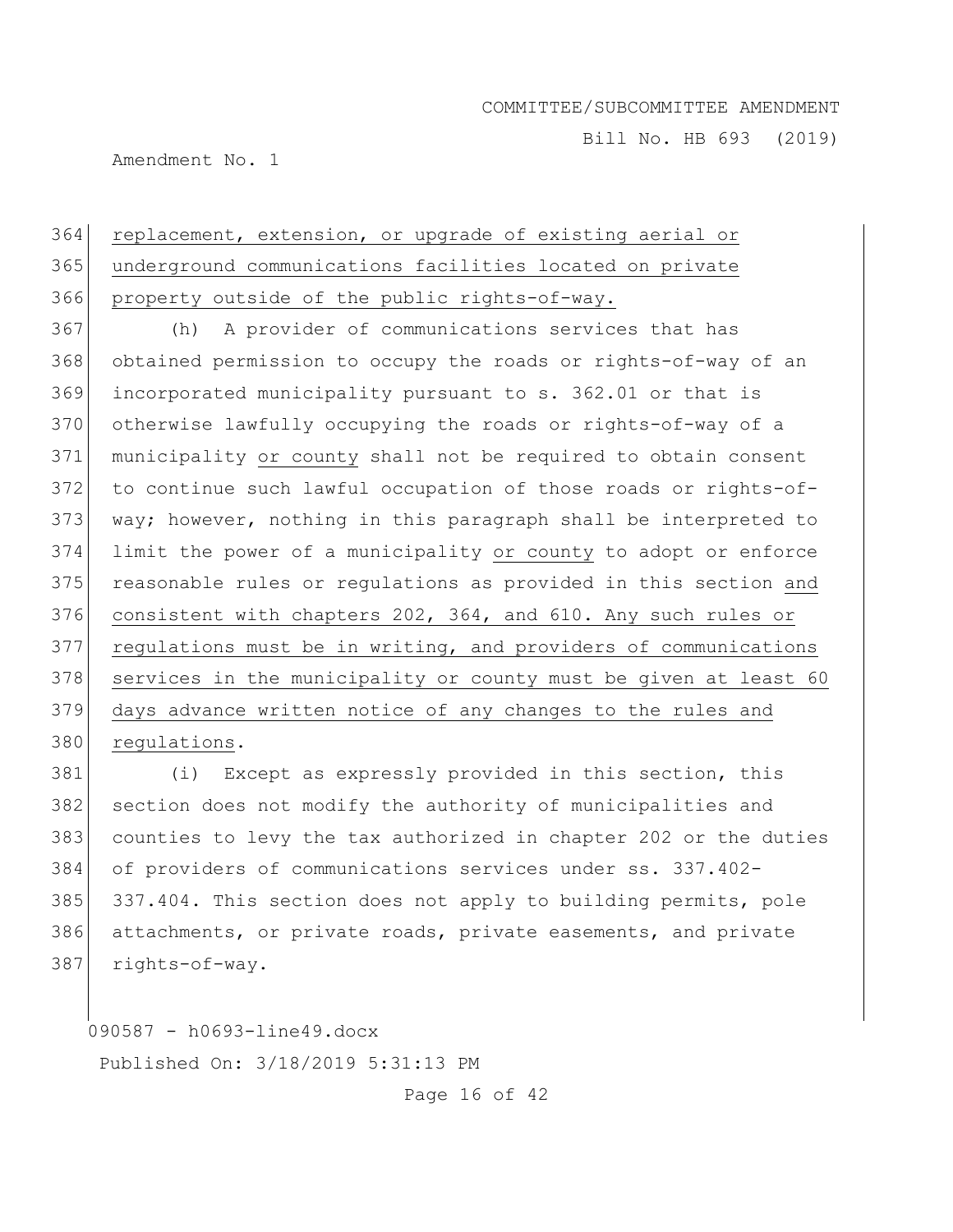Bill No. HB 693 (2019)

Amendment No. 1

388 (j) Pursuant to this paragraph, any county or municipality 389 may by ordinance change either its election made on or before 390 July 16, 2001, under paragraph (c) or an election made under 391 this paragraph.

392 1.a. If a municipality or charter county changes its 393 election under this paragraph in order to exercise its authority 394 to require and collect permit fees in accordance with this 395 subsection, the rate of the local communications services tax 396 imposed by such jurisdiction pursuant to ss. 202.19 and 202.20  $397$  shall automatically be reduced by the sum of 0.12 percent plus 398 the percentage, if any, by which such rate was increased 399 pursuant to sub-subparagraph (c)1.b.

400 b. If a municipality or charter county changes its 401 election under this paragraph in order to discontinue requiring 402 and collecting permit fees, the rate of the local communications 403 services tax imposed by such jurisdiction pursuant to ss. 202.19 404 and 202.20 may be increased by ordinance or resolution by an 405 amount not to exceed 0.24 percent.

090587 - h0693-line49.docx Published On: 3/18/2019 5:31:13 PM 406 2.a. If a noncharter county changes its election under 407 this paragraph in order to exercise its authority to require and 408 collect permit fees in accordance with this subsection, the rate 409 of the local communications services tax imposed by such 410  $\frac{1}{10}$  jurisdiction pursuant to ss. 202.19 and 202.20 shall 411 automatically be reduced by the percentage, if any, by which 412 such rate was increased pursuant to sub-subparagraph  $(c)$  2.b.

Page 17 of 42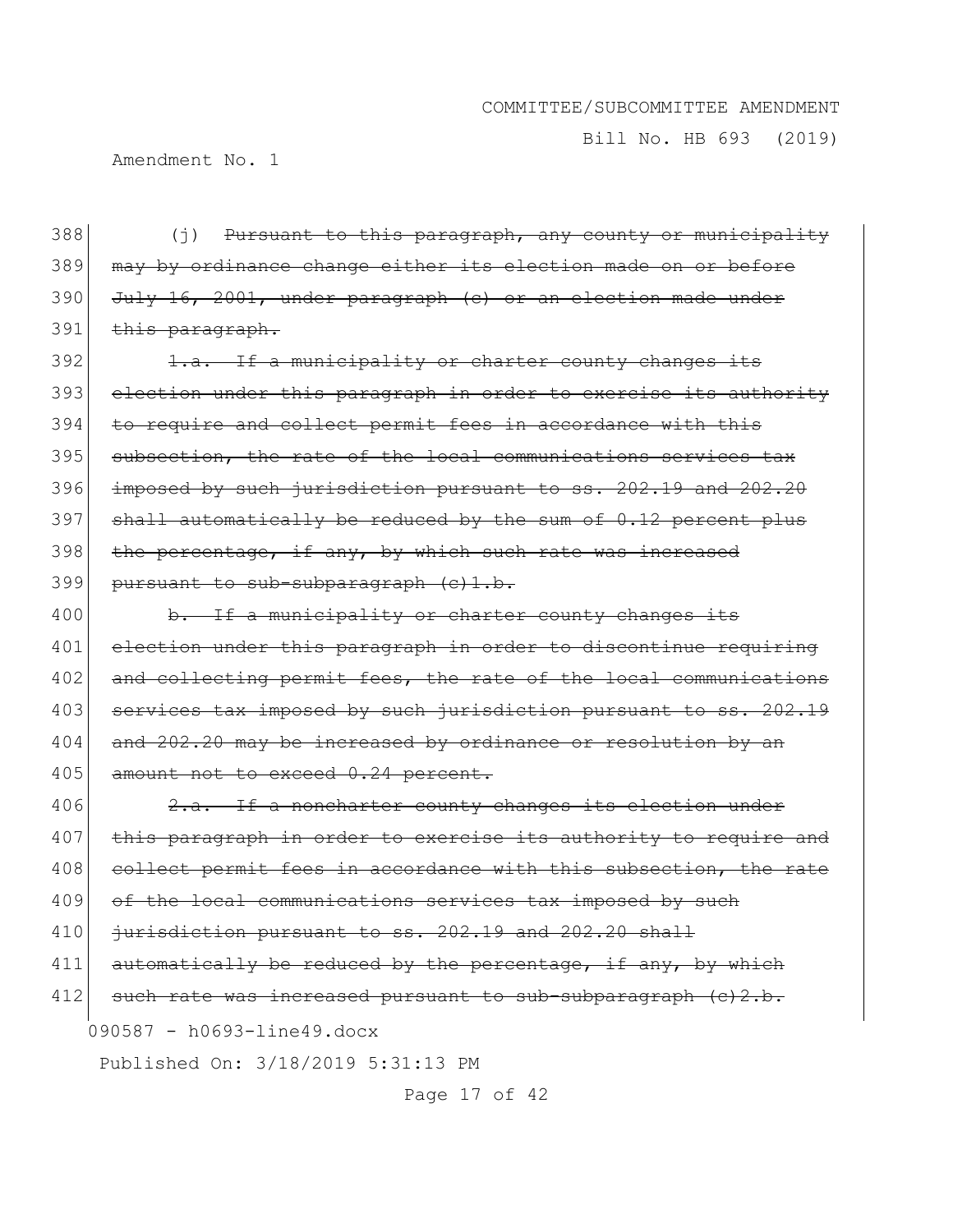Bill No. HB 693 (2019)

Amendment No. 1

413 b. If a noncharter county changes its election under this 414 paragraph in order to discontinue requiring and collecting 415 permit fees, the rate of the local communications services tax 416 imposed by such jurisdiction pursuant to ss. 202.19 and 202.20 417 may be increased by ordinance or resolution by an amount not to 418 exceed 0.24 percent.

419 3.a. Any change of election pursuant to this paragraph and 420 any tax rate change resulting from such change of election shall 421 be subject to the notice requirements of s. 202.21; however, no 422 such change of election shall become effective prior to January  $423$   $1, 2003.$ 

424 b. Any county or municipality changing its election under 425 this paragraph in order to exercise its authority to require and 426 collect permit fees shall, in addition to complying with the 427 notice requirements under s. 202.21, provide to all dealers 428 providing communications services in such jurisdiction written 429 notice of such change of election by September 1 immediately 430 preceding the January 1 on which such change of election becomes 431 effective. For purposes of this sub-subparagraph, dealers 432 providing communications services in such jurisdiction shall 433 include every dealer reporting tax to such jurisdiction pursuant 434 to s. 202.37 on the return required under s. 202.27 to be filed 435 on or before the 20th day of May immediately preceding the 436 January 1 on which such change of election becomes effective.

090587 - h0693-line49.docx

Published On: 3/18/2019 5:31:13 PM

Page 18 of 42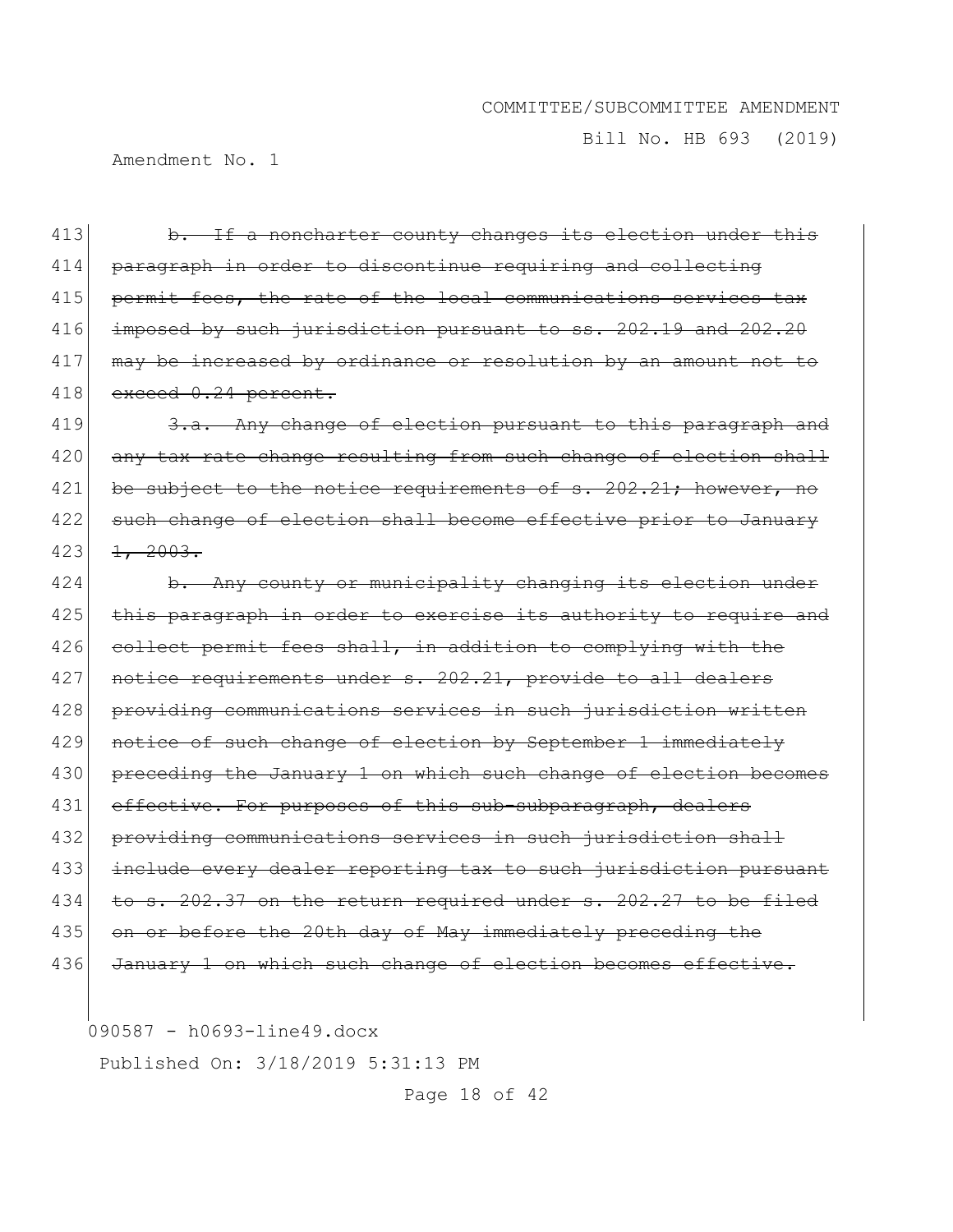Bill No. HB 693 (2019)

Amendment No. 1

437  $\left\{\left(k\right)$  Notwithstanding the provisions of s. 202.19, when a 438 local communications services tax rate is changed as a result of 439 an election made or changed under this subsection, such rate may 440 shall not be rounded to tenths.

441 (6)

442 (e) This subsection does not alter any provision of this 443 section or s. 202.24 relating to taxes, fees, or other charges 444 or impositions by a municipality or county on a dealer of 445 communications services or authorize that any charges be 446 assessed on a dealer of communications services, except as 447 specifically set forth herein. A municipality or county may not 448 charge a pass-through provider any amounts other than the 449 charges under this subsection as a condition to the placement or 450 maintenance of a communications facility in the roads or rights-451 of-way of a municipality or county by a pass-through provider, 452 except that a municipality or county may impose permit fees on a 453 pass-through provider consistent with paragraph (3)(c)  $\pm$  the 454 municipality or county elects to exercise its authority to 455 collect permit fees under paragraph (3) (c).

456 (f) The charges under this subsection do not apply to 457 communications facilities placed in a municipality's or county's 458 rights-of-way prior to the effective date of this subsection 459 with permission from the municipality or county, if any was 460 required, except to the extent the facilities of a pass-through 461 provider were subject to per linear foot or mile charges in

090587 - h0693-line49.docx

Published On: 3/18/2019 5:31:13 PM

Page 19 of 42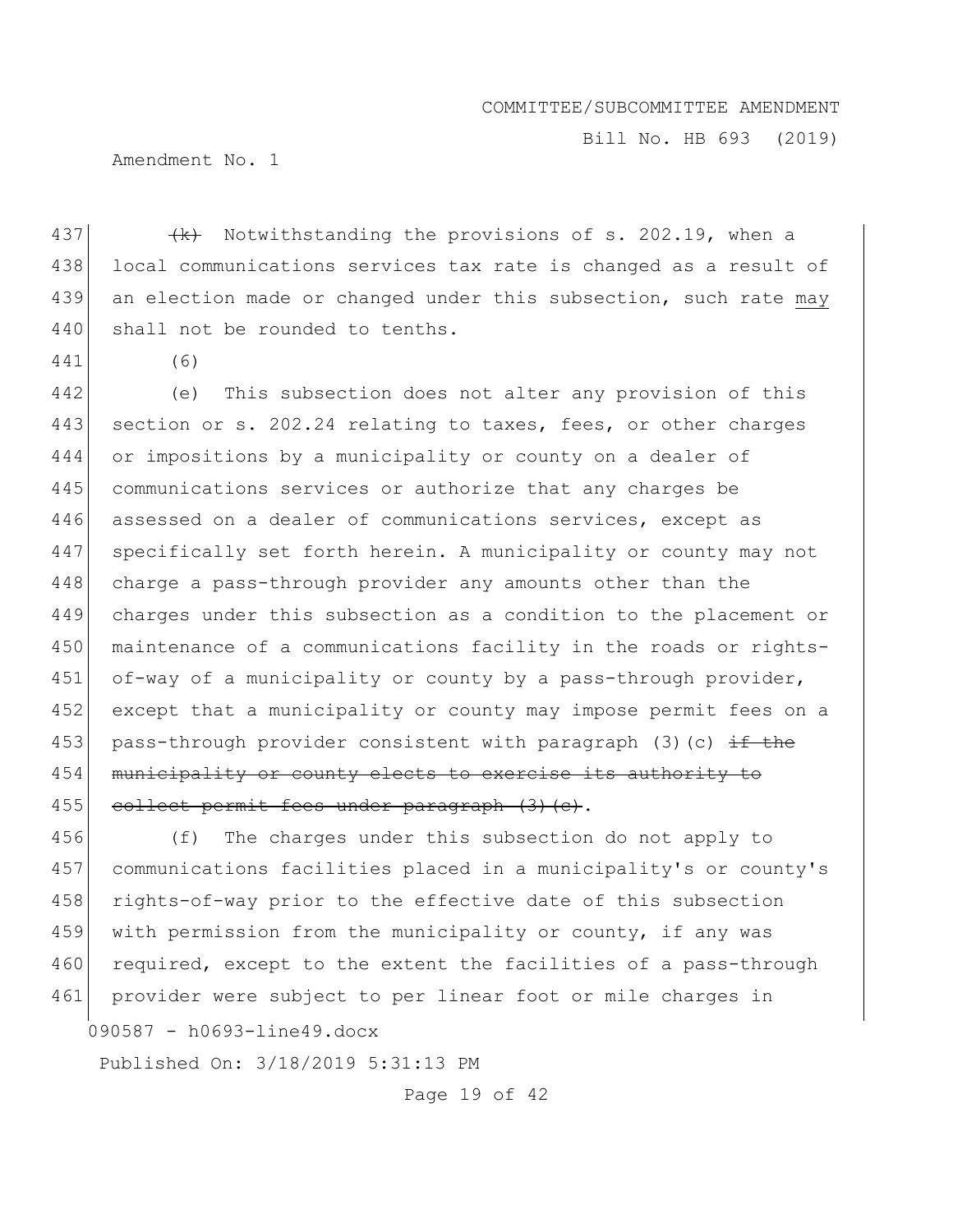Bill No. HB 693 (2019)

Amendment No. 1

462 effect as of October 1, 2001, in which case the municipality or 463 county may only impose on a pass-through provider charges 464 consistent with paragraph (b) or paragraph (c) for such 465 facilities. Notwithstanding the foregoing, this subsection does 466 not impair any written agreement between a pass-through provider 467 and a municipality or county imposing per linear foot or mile 468 charges for communications facilities placed in municipal or 469 county roads or rights-of-way that is in effect prior to the 470 effective date of this subsection. Upon the termination or 471 expiration of any such written agreement, any charges imposed 472 must shall be consistent with this section paragraph (b) or 473 paragraph (c). Notwithstanding the foregoing, until October 1, 474 2005, this subsection shall not affect a municipality or county 475 continuing to impose charges in excess of the charges authorized 476 in this subsection on facilities of a pass-through provider that 477 is not a dealer of communications services in the state under 478 chapter 202, but only to the extent such charges were imposed by 479 municipal or county ordinance or resolution adopted prior to 480 February 1, 2002. Effective October 1, 2005, any charges imposed 481 shall be consistent with paragraph (b) or paragraph (c).

- 482 (7)
- 

483 (b) As used in this subsection, the term:

484 1. "Antenna" means communications equipment that transmits 485 or receives electromagnetic radio frequency signals used in 486 providing wireless services.

090587 - h0693-line49.docx

Published On: 3/18/2019 5:31:13 PM

Page 20 of 42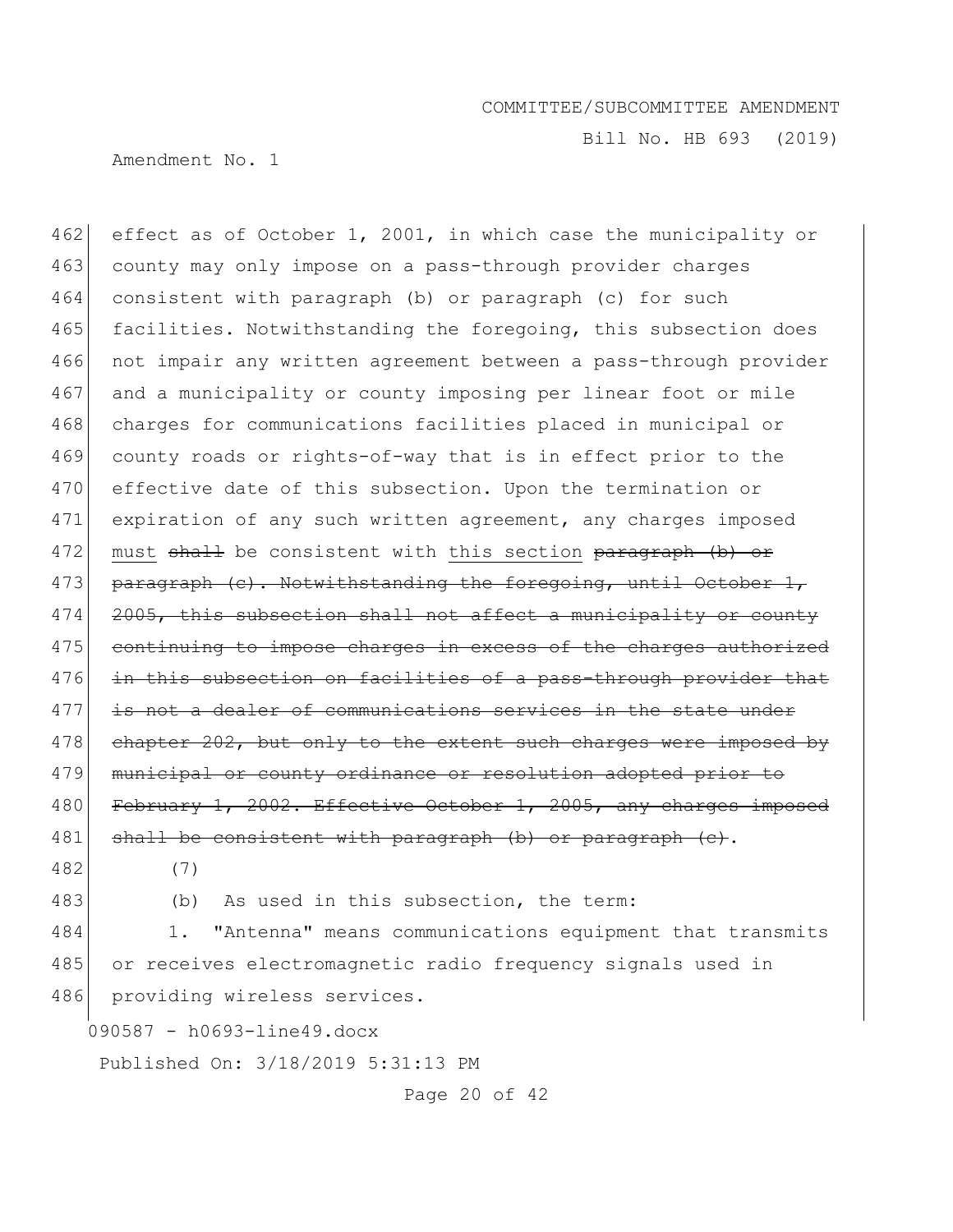Bill No. HB 693 (2019)

Amendment No. 1

090587 - h0693-line49.docx Published On: 3/18/2019 5:31:13 PM 487 2. "Applicable codes" means uniform building, fire, 488 electrical, plumbing, or mechanical codes adopted by a 489 recognized national code organization or local amendments to 490 those codes enacted solely to address threats of destruction of 491 property or injury to persons, or local codes or ordinances 492 adopted to implement this subsection. The term includes 493 objective design standards adopted by ordinance that may require 494 a new utility pole that replaces an existing utility pole to be 495 of substantially similar design, material, and color or that may 496 require reasonable spacing requirements concerning the location 497 of ground-mounted equipment. The term includes objective design 498 standards adopted by ordinance that may require a small wireless 499 facility to meet reasonable location context, color, stealth, 500 and concealment requirements; however, such design standards may  $501$  be waived by the authority upon a showing that the design 502 standards are not reasonably compatible for the particular 503 location of a small wireless facility or that the design 504 standards impose an excessive expense. The waiver shall be 505 granted or denied within 45 days after the date of the request. 506 3. "Applicant" means a person who submits an application 507 and is a wireless provider. 508 4. "Application" means a request submitted by an applicant 509 to an authority for a permit to collocate small wireless 510 facilities or to place a new utility pole used to support a 511 small wireless facility.

Page 21 of 42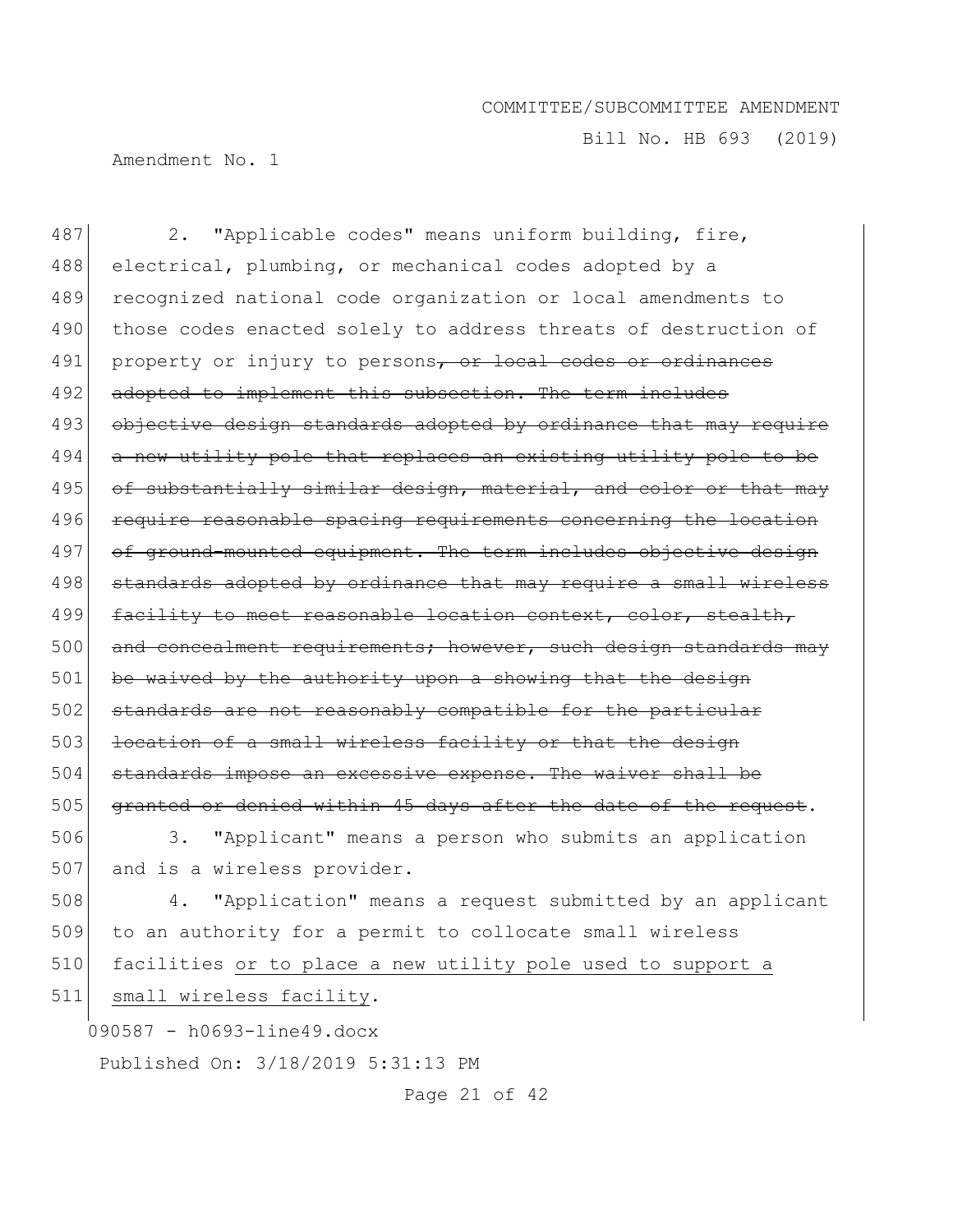Bill No. HB 693 (2019)

Amendment No. 1

| 512 | "Authority" means a county or municipality having<br>5.          |
|-----|------------------------------------------------------------------|
| 513 | jurisdiction and control of the rights-of-way of any public      |
| 514 | road. The term does not include the Department of                |
| 515 | Transportation. Rights-of-way under the jurisdiction and control |
| 516 | of the department are excluded from this subsection.             |
| 517 | 6. "Authority utility pole" means a utility pole owned by        |
| 518 | an authority in the right-of-way. The term does not include a    |
| 519 | utility pole owned by a municipal electric utility, a utility    |
| 520 | pole used to support municipally owned or operated electric      |
| 521 | distribution facilities, or a utility pole located in the right- |
| 522 | of-way within:                                                   |
| 523 | A retirement community that:<br>a.                               |
| 524 | Is deed restricted as housing for older persons as<br>$(\top)$   |
| 525 | defined in s. 760.29(4)(b);                                      |
| 526 | Has more than 5,000 residents; and<br>(TI)                       |
| 527 | (III) Has underground utilities for electric transmission        |
| 528 | or distribution.                                                 |
| 529 | b. A municipality that:                                          |
| 530 | Is located on a coastal barrier island as defined in<br>$(\top)$ |
| 531 | s. $161.053(1)(b)3.$ ;                                           |
| 532 | (II) Has a land area of less than 5 square miles;                |
| 533 | Has less than 10,000 residents; and<br>(III)                     |
| 534 | (IV) Has, before July 1, 2017, received referendum               |
| 535 | approval to issue debt to finance municipal-wide undergrounding  |
| 536 | of its utilities for electric transmission or distribution.      |
|     | 090587 - h0693-line49.docx                                       |
|     | Published On: 3/18/2019 5:31:13 PM                               |
|     |                                                                  |

Page 22 of 42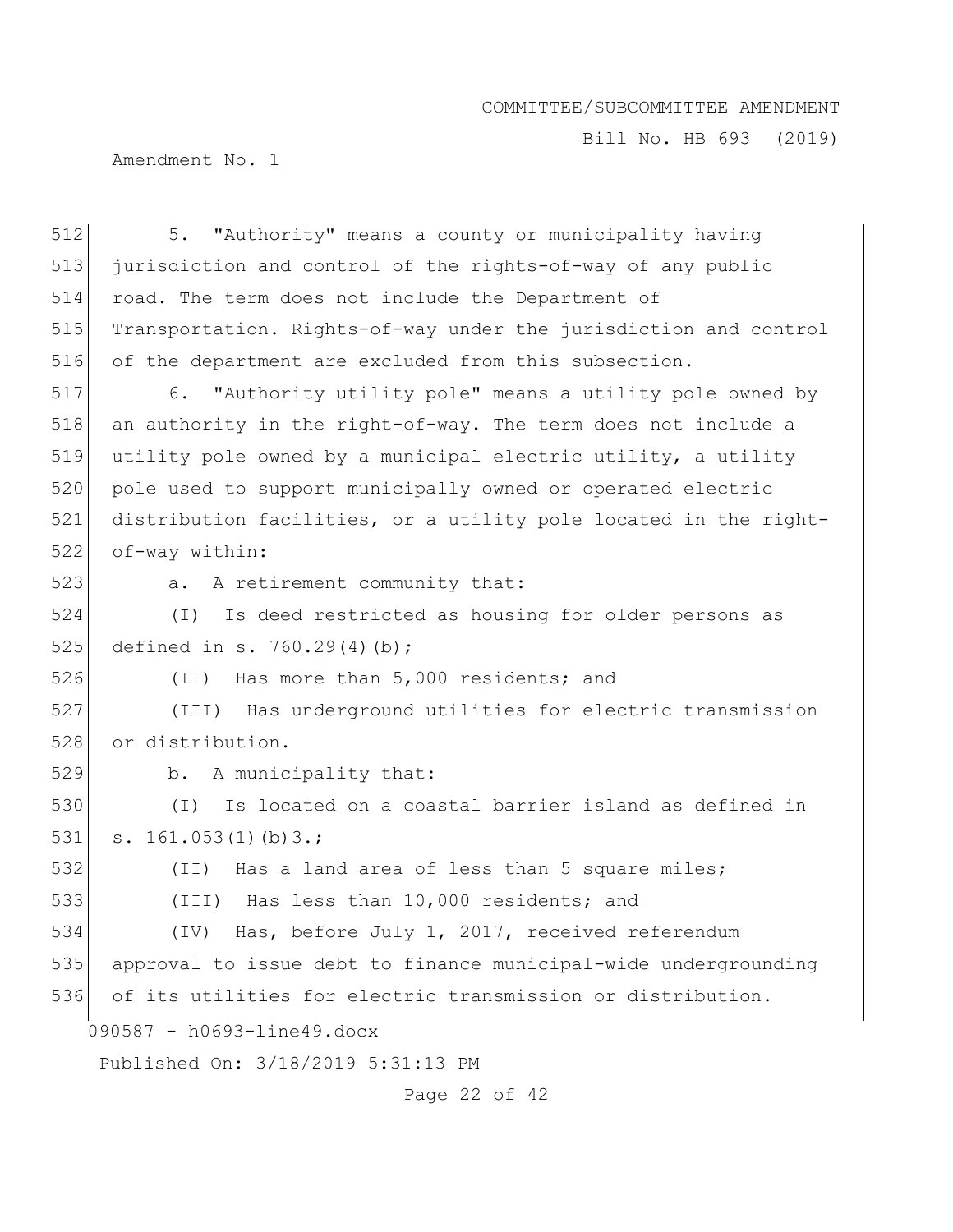Bill No. HB 693 (2019)

Amendment No. 1

537 7. "Collocate" or "collocation" means to install, mount, 538 maintain, modify, operate, or replace one or more wireless 539 facilities on, under, within, or adjacent to a wireless support 540 structure or utility pole. The term does not include the 541 installation of a new utility pole or wireless support structure 542 in the public rights-of-way.

543 8. "FCC" means the Federal Communications Commission.

544 9. "Micro wireless facility" means a small wireless 545 facility having dimensions no larger than 24 inches in length, 546 15 inches in width, and 12 inches in height and an exterior 547 antenna, if any, no longer than 11 inches.

548 10. "Small wireless facility" means a wireless facility 549 that meets the following qualifications:

550 a. Each antenna associated with the facility is located 551 inside an enclosure of no more than 6 cubic feet in volume or, 552 in the case of antennas that have exposed elements, each antenna 553 and all of its exposed elements could fit within an enclosure of 554 no more than 6 cubic feet in volume; and

090587 - h0693-line49.docx b. All other wireless equipment associated with the facility is cumulatively no more than 28 cubic feet in volume. The following types of associated ancillary equipment are not included in the calculation of equipment volume: electric meters, concealment elements, telecommunications demarcation 560 boxes, ground-based enclosures, grounding equipment, power 561 transfer switches, cutoff switches, vertical cable runs for the

Published On: 3/18/2019 5:31:13 PM

Page 23 of 42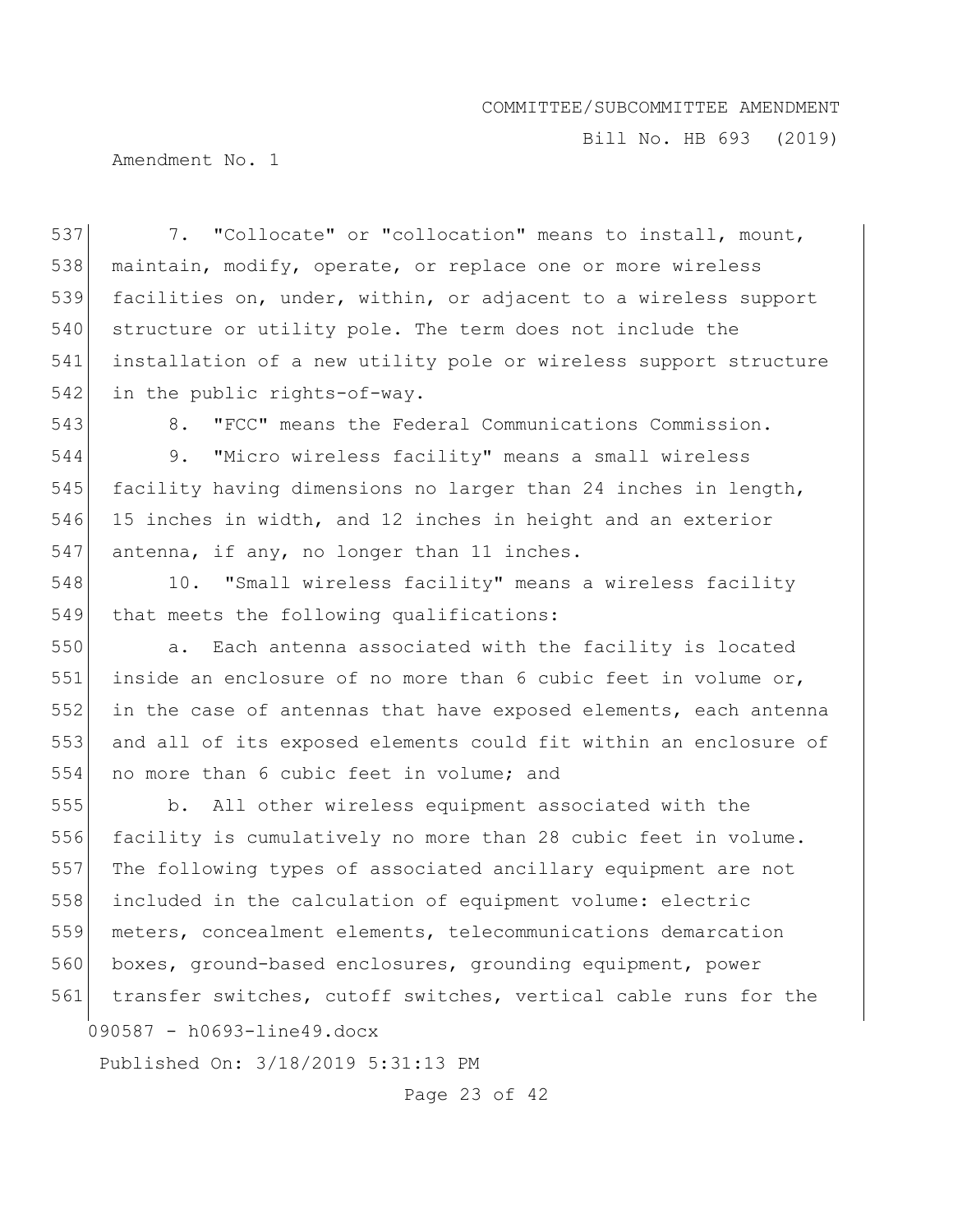Bill No. HB 693 (2019)

Amendment No. 1

562 connection of power and other services, and utility poles or 563 other support structures.

564 11. "Utility pole" means a pole or similar structure that 565 is used in whole or in part to provide communications services 566 or for electric distribution, lighting, traffic control, 567 signage, or a similar function. The term includes the vertical 568 support structure for traffic lights but does not include a 569 horizontal structure to which signal lights or other traffic 570 control devices are attached and does not include a pole or 571 similar structure 15 feet in height or less unless an authority 572 grants a waiver for such pole.

573 12. "Wireless facility" means equipment at a fixed location which enables wireless communications between user equipment and a communications network, including radio transceivers, antennas, wires, coaxial or fiber-optic cable or other cables, regular and backup power supplies, and comparable 578 equipment, regardless of technological configuration, and equipment associated with wireless communications. The term 580 includes small wireless facilities. The term does not include:

581 a. The structure or improvements on, under, within, or 582 adjacent to the structure on which the equipment is collocated; 583 b. Wireline backhaul facilities; or

584 c. Coaxial or fiber-optic cable that is between wireless 585 structures or utility poles or that is otherwise not immediately

586 adjacent to or directly associated with a particular antenna.

090587 - h0693-line49.docx

Published On: 3/18/2019 5:31:13 PM

Page 24 of 42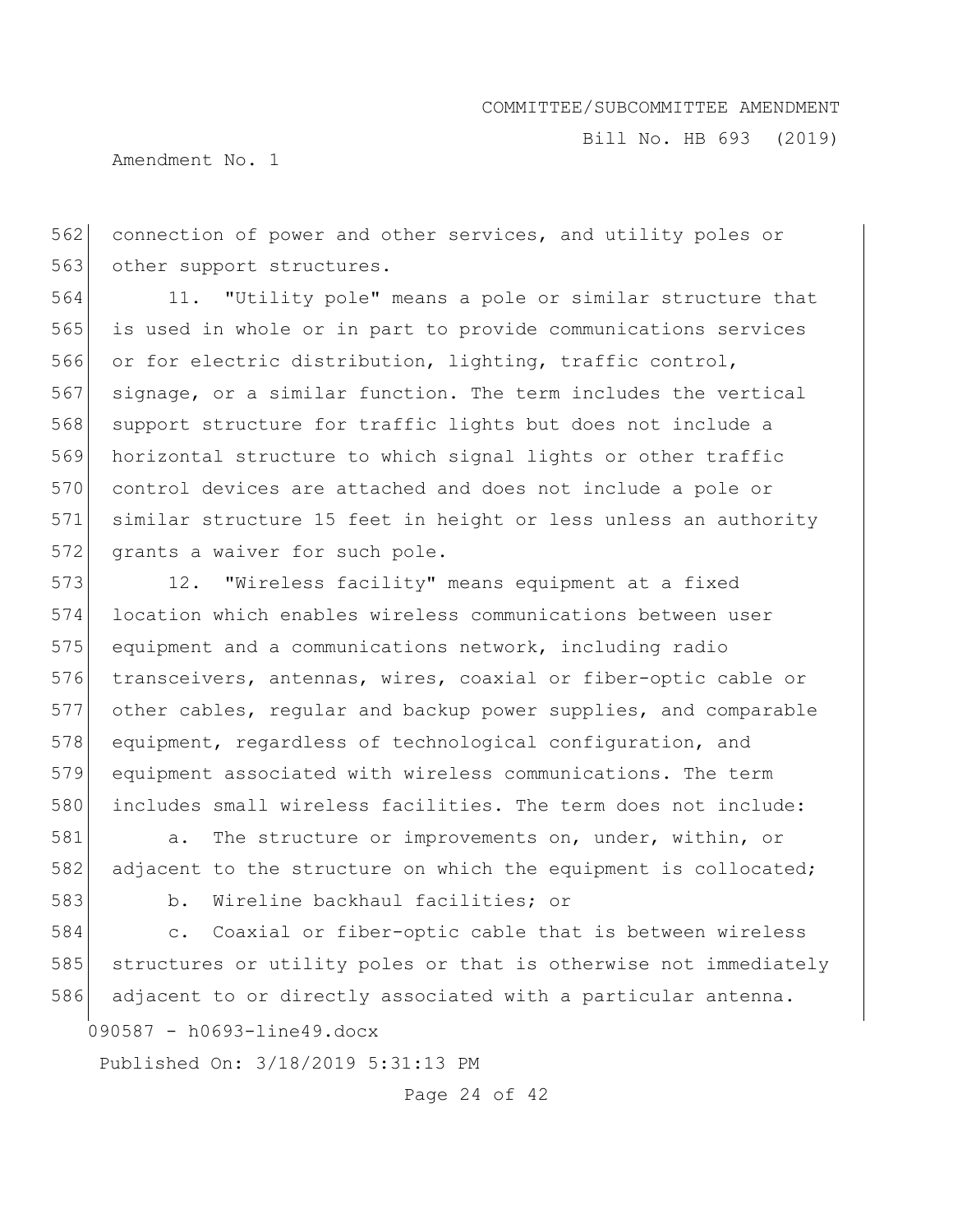Bill No. HB 693 (2019)

Amendment No. 1

587 13. "Wireless infrastructure provider" means a person who 588 has been certificated under chapter 364 to provide 589 telecommunications service  $\frac{1}{2}$  the state or under chapter 610 to 590 provide cable or video services in this state, or that person's 591 affiliate, and who builds or installs wireless communication 592 transmission equipment, wireless facilities, or wireless support 593 structures but is not a wireless services provider. 594 14. "Wireless provider" means a wireless infrastructure

595 provider or a wireless services provider.

596 15. "Wireless services" means any services provided using 597 licensed or unlicensed spectrum, whether at a fixed location or 598 mobile, using wireless facilities.

599 16. "Wireless services provider" means a person who 600 provides wireless services.

601 17. "Wireless support structure" means a freestanding 602 structure, such as a monopole, a guyed or self-supporting tower, 603 or another existing or proposed structure designed to support or 604 capable of supporting wireless facilities. The term does not 605 include a utility pole, pedestal, or other support structure for 606 ground-based equipment not mounted on a utility pole and less

607 than 10 feet in height.

 $\vert$  (c) Except as provided in this subsection, an authority 609 may not prohibit, regulate, or charge for the collocation of small wireless facilities in the public rights-of-way or for the installation, maintenance, modification, operation, or

090587 - h0693-line49.docx

Published On: 3/18/2019 5:31:13 PM

Page 25 of 42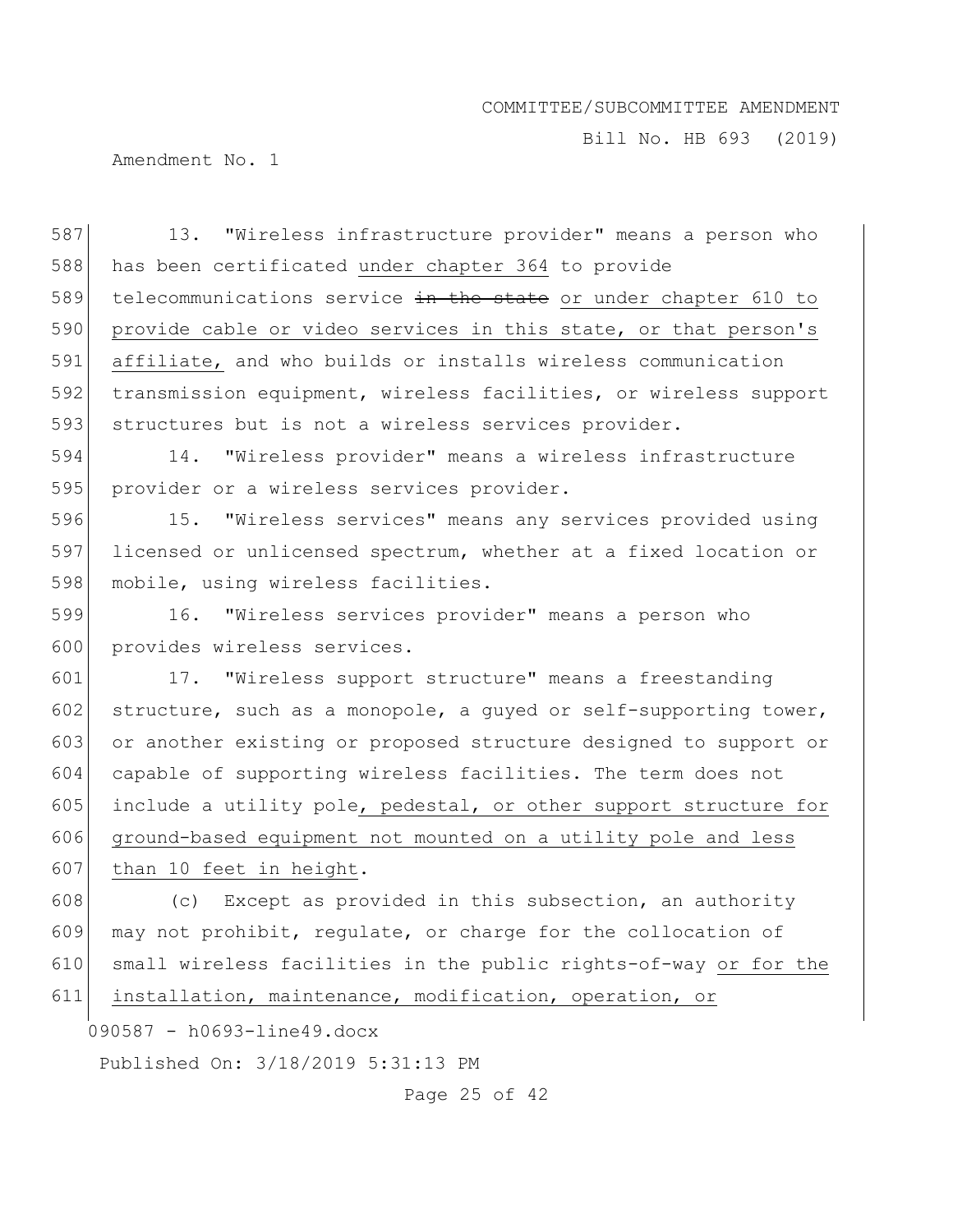Bill No. HB 693 (2019)

Amendment No. 1

# 612 replacement of utility poles used for the collocation of small 613 wireless facilities in the public rights-of-way.

 (d) An authority may require a registration process and permit fees in accordance with subsection (3). An authority shall accept applications for permits and shall process and issue permits subject to the following requirements:

618 1. An authority may not directly or indirectly require an 619 applicant to perform services unrelated to the collocation for 620 which approval is sought, such as in-kind contributions to the 621 authority, including reserving fiber, conduit, or pole space for 622 the authority.

 2. An applicant may not be required to provide more information to obtain a permit than is necessary to demonstrate 625 the applicant's compliance with applicable codes for the placement of small wireless facilities in the locations identified in the application. An applicant may not be required 628 to provide inventories, maps, or locations of communications 629 facilities in the right-of-way other than as necessary to avoid interference with other at-grade facilities located at the specific location proposed for a small wireless facility or

632 within 25 feet of such location.

633 3. An authority may not:

634 a. Require the placement of small wireless facilities on 635 any specific utility pole or category of poles;  $\theta$ 

090587 - h0693-line49.docx

Published On: 3/18/2019 5:31:13 PM

Page 26 of 42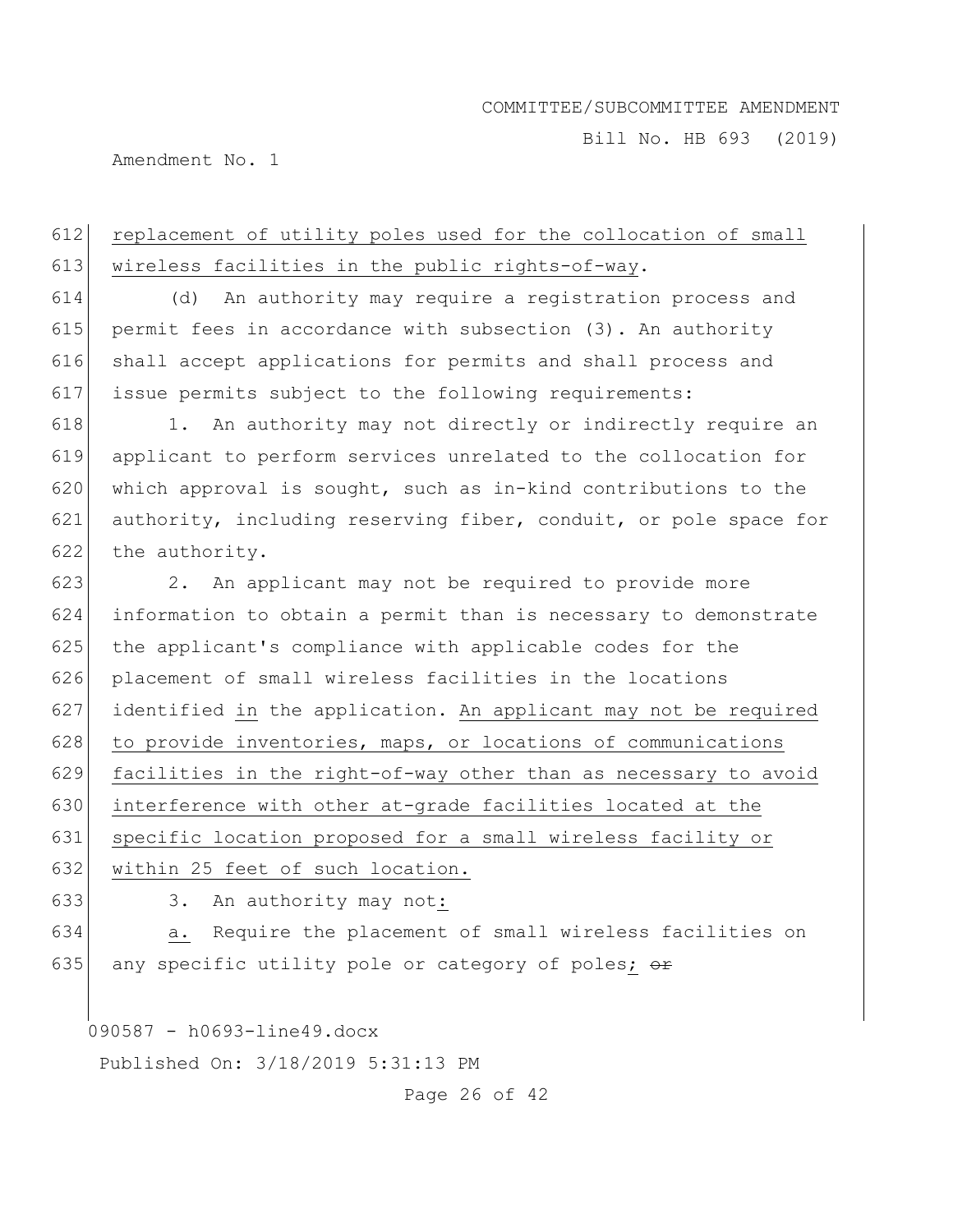Bill No. HB 693 (2019)

Amendment No. 1

| 636 | Require the placement of multiple antenna systems on a<br>b.     |
|-----|------------------------------------------------------------------|
| 637 | single utility pole;                                             |
| 638 | Require a demonstration that collocation of a small<br>$\circ$ . |
| 639 | wireless facility on an existing structure is not legally or     |
| 640 | technically possible as a condition for granting a permit for    |
| 641 | the collocation of a small wireless facility on a new utility    |
| 642 | pole;                                                            |
| 643 | Require compliance with an authority's provisions<br>d.          |
| 644 | regarding placement of small wireless facilities or a new        |
| 645 | utility pole used to support a small wireless facility in        |
| 646 | rights-of-way under the control of the department unless the     |
| 647 | authority has received a delegation from the department for the  |
| 648 | location of the small wireless facility or utility pole, or      |
| 649 | require such compliance as a condition to receive a permit that  |
| 650 | is ancillary to the permit for collocation of a small wireless   |
| 651 | facility, including an electrical permit;                        |
| 652 | Require a meeting before filing an application;<br>е.            |
| 653 | Require direct or indirect public notification or a<br>f.        |
| 654 | public meeting for the placement of communication facilities in  |
| 655 | the right-of-way;                                                |
| 656 | Limit the size or configuration of a small wireless<br>g.        |
| 657 | facility or any of its components, if the small wireless         |
| 658 | facility complies with the size limits in this subsection;       |
| 659 | Prohibit the installation of a new utility pole used to<br>h.    |
| 660 | support the collocation of a small wireless facility if the      |
|     | 090587 - h0693-line49.docx                                       |
|     | Published On: 3/18/2019 5:31:13 PM                               |

Page 27 of 42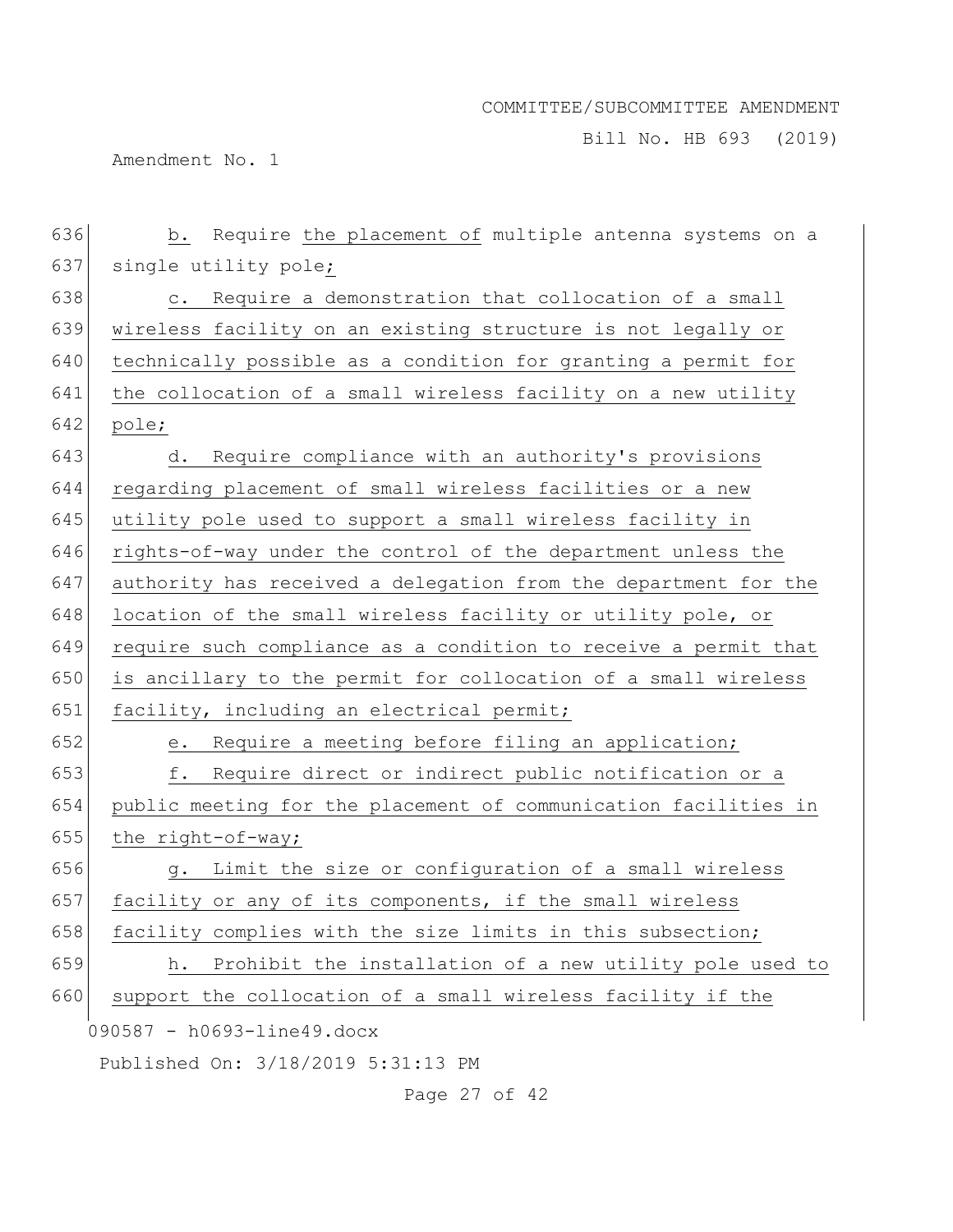Bill No. HB 693 (2019)

Amendment No. 1

| 661 | installation otherwise meets the requirements of this            |
|-----|------------------------------------------------------------------|
| 662 | subsection;                                                      |
| 663 | Require that any component of a small wireless facility<br>i.    |
| 664 | be placed underground; or                                        |
| 665 | Require that any existing communication facility be<br>j.        |
| 666 | placed underground, except as provided in ss. 337.403 and        |
| 667 | 337.404.                                                         |
| 668 | Subject to sub-subparagraph (f) 6.b., an authority may<br>4.     |
| 669 | not limit the placement, by minimum separation distances, of     |
| 670 | small wireless facilities, utility poles on which small wireless |
| 671 | facilities are or will be collocated, or other at-grade          |
| 672 | communications facilities by minimum separation distances.       |
| 673 | However, within 14 days after the date of filing the             |
| 674 | application, an authority may request that the proposed location |
| 675 | of a small wireless facility be moved to another location in the |
| 676 | right-of-way and placed on an alternative authority utility pole |
| 677 | or support structure or placed on may place a new utility pole.  |
| 678 | The authority and the applicant may negotiate the alternative    |
| 679 | location, including any objective design standards and           |
| 680 | reasonable spacing requirements for ground-based equipment, for  |
| 681 | 30 days after the date of the request. At the conclusion of the  |
| 682 | negotiation period, if the alternative location is accepted by   |
| 683 | the applicant, the applicant must notify the authority of such   |
| 684 | acceptance and the application shall be deemed granted for any   |
| 685 | new location for which there is agreement and all other          |
|     | 090587 - h0693-line49.docx                                       |
|     | Published On: 3/18/2019 5:31:13 PM                               |
|     | Page 28 of 42                                                    |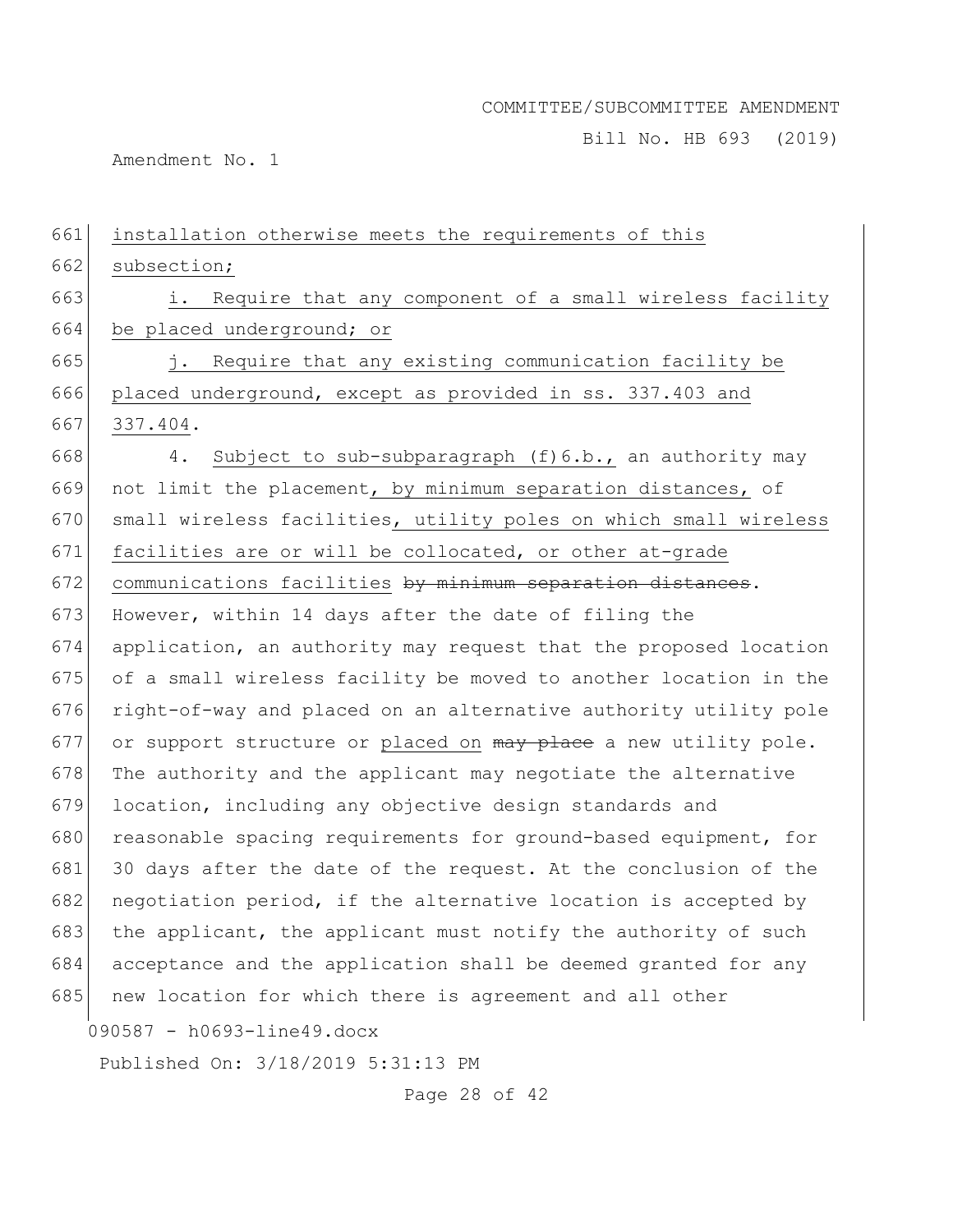Bill No. HB 693 (2019)

Amendment No. 1

686 locations in the application. If an agreement is not reached, 687 the applicant must notify the authority of such nonagreement and 688 the authority must grant or deny the original application within 689 90 days after the date the application was filed. A request for 690 an alternative location, an acceptance of an alternative 691 location, or a rejection of an alternative location must be in 692 writing and provided by electronic mail.

693 5. An authority shall limit the height of a small wireless 694 facility to 10 feet above the utility pole or structure upon 695 which the small wireless facility is to be collocated. Unless 696 waived by an authority, the height for a new utility pole is 697 limited to the tallest existing utility pole as of July 1, 2017, 698 located in the same right-of-way, other than a utility pole for 699 which a waiver has previously been granted, measured from grade 700 in place within 500 feet of the proposed location of the small 701 | wireless facility. If there is no utility pole within 500 feet, 702 the authority shall limit the height of the utility pole to 50 703 feet.

704 6. Except as provided in subparagraphs 4. and  $5.7$  The 705 installation by a communications services provider of a utility 706 pole in the public rights-of-way, other than a utility pole used 707 designed to support a small wireless facility, is shall be 708 subject to authority rules or regulations governing the 709 placement of utility poles in the public rights-of-way and is

090587 - h0693-line49.docx

Published On: 3/18/2019 5:31:13 PM

Page 29 of 42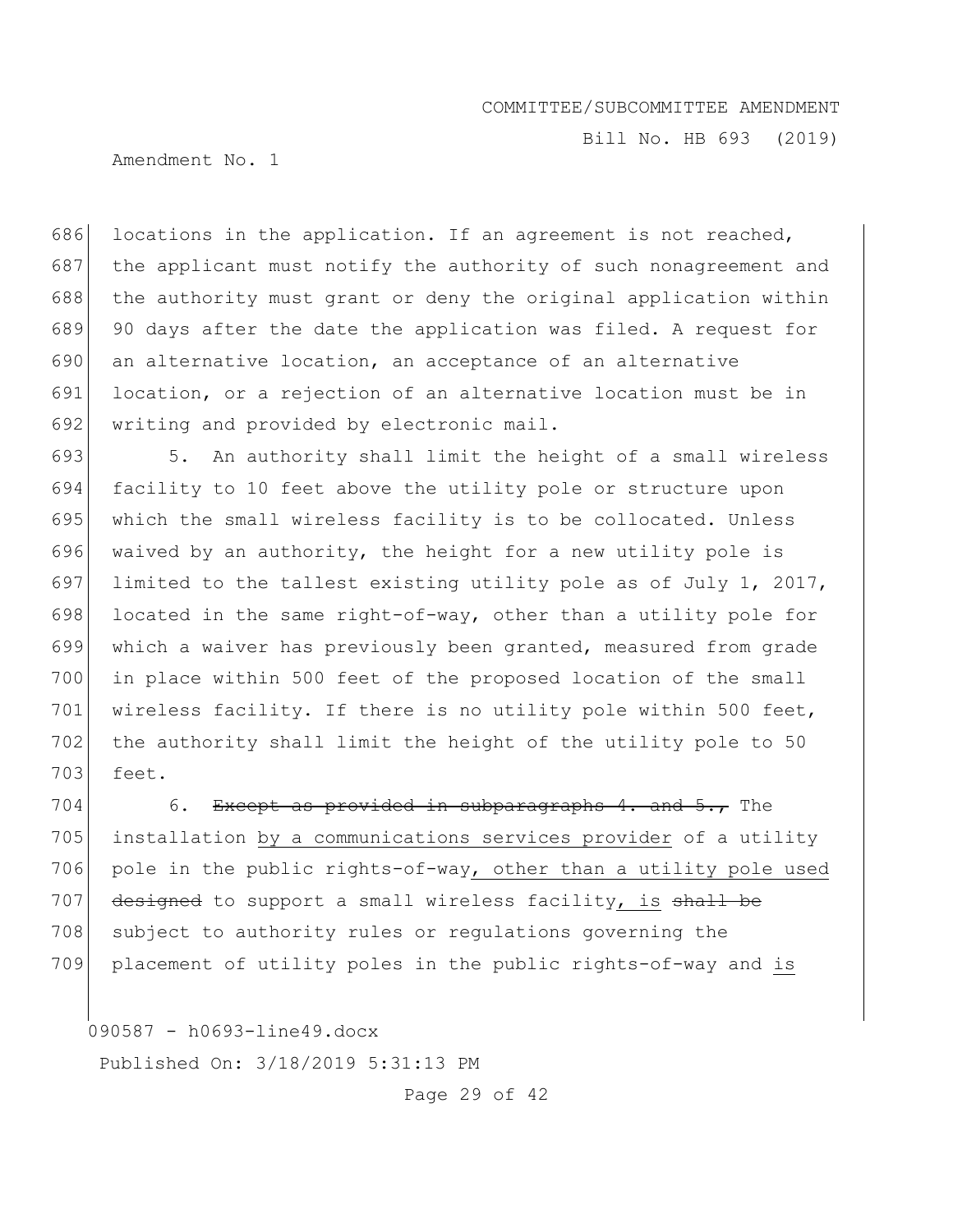Bill No. HB 693 (2019)

Amendment No. 1

710 shall be subject to the application review timeframes in this 711 subsection.

712 7. Within 14 days after receiving an application, an 713 authority must determine and notify the applicant by electronic 714 mail as to whether the application is complete. If an 715 application is deemed incomplete, the authority must 716 specifically identify the missing information. An application is 717 deemed complete if the authority fails to provide notification 718 to the applicant within 14 days.

719 8. An application must be processed on a nondiscriminatory 720 basis. A complete application is deemed approved if an authority 721 fails to approve or deny the application within 60 days after 722 receipt of the application. If an authority does not use the 30-723 day negotiation period provided in subparagraph  $4.$ , the parties 724 may mutually agree to extend the 60-day application review 725 period. The authority shall grant or deny the application at the 726 end of the extended period. A permit issued pursuant to an 727 approved application shall remain effective for 1 year unless 728 extended by the authority.

729 9. An authority must notify the applicant of approval or 730 denial by electronic mail. An authority shall approve a complete 731 application unless it does not meet the authority's applicable 732 codes. If the application is denied, the authority must specify 733 in writing the basis for denial, including the specific code 734 provisions on which the denial was based, and send the

090587 - h0693-line49.docx

Published On: 3/18/2019 5:31:13 PM

Page 30 of 42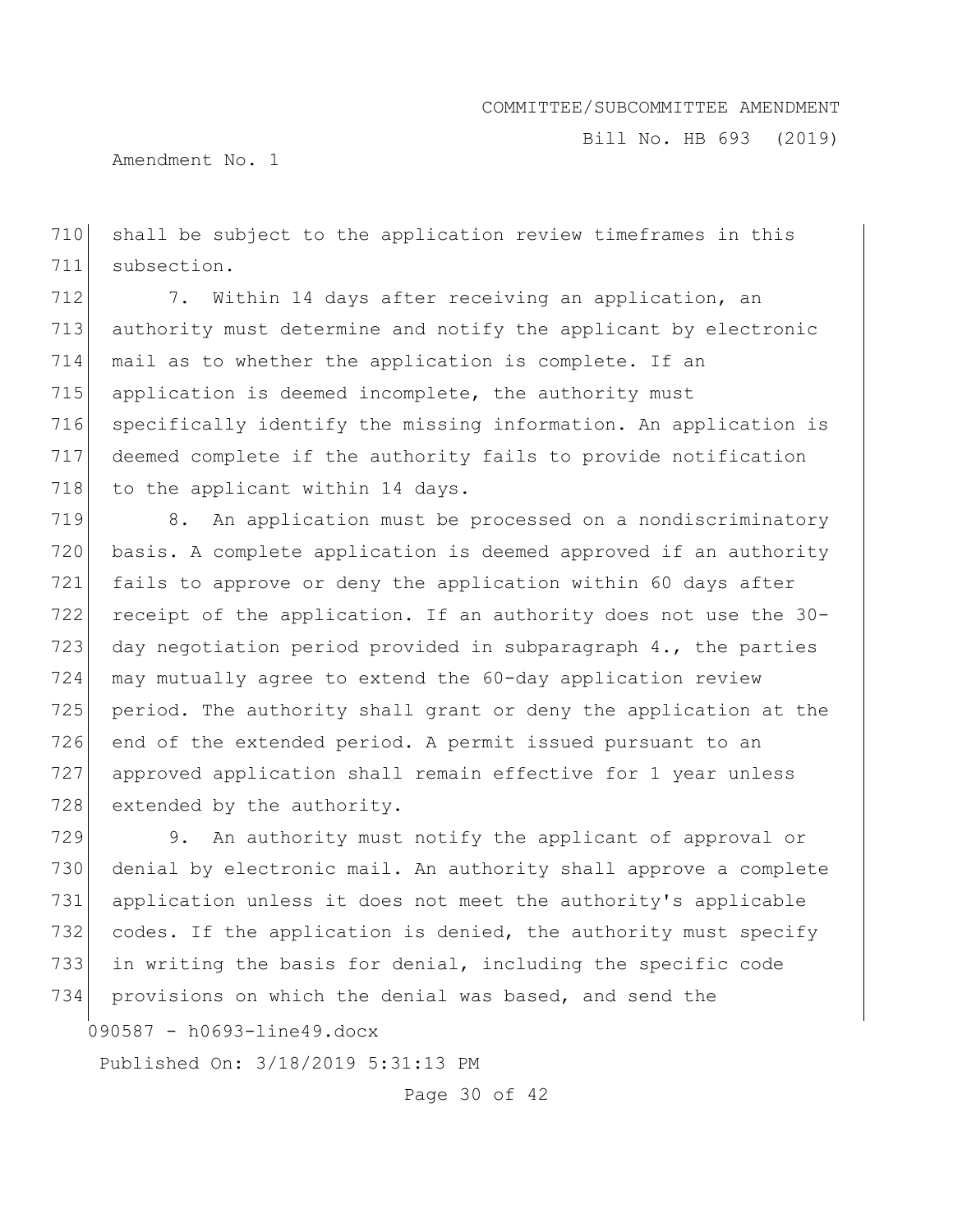Bill No. HB 693 (2019)

Amendment No. 1

 documentation to the applicant by electronic mail on the day the authority denies the application. The applicant may cure the deficiencies identified by the authority and resubmit the application within 30 days after notice of the denial is sent to the applicant. The authority shall approve or deny the revised application within 30 days after receipt or the application is 741 deemed approved. The review of a revised application is Any 742 subsequent review shall be limited to the deficiencies cited in the denial. The availability of any subsequent review by the authority does not bar review of a denial in a court of 745 competent jurisdiction.

746 10. An applicant seeking to collocate small wireless 747 facilities within the jurisdiction of a single authority may, at 748 the applicant's discretion, file a consolidated application and 749 receive a single permit for the collocation of up to 30 small 750 wireless facilities. If the application includes multiple small 751 wireless facilities, an authority may separately address small 752 wireless facility collocations for which incomplete information 753 has been received or which are denied.

754 11. An authority may deny a proposed collocation of a 755 small wireless facility in the public rights-of-way if the 756 proposed collocation:

757 a. Materially interferes with the safe operation of 758 traffic control equipment.

090587 - h0693-line49.docx

Published On: 3/18/2019 5:31:13 PM

Page 31 of 42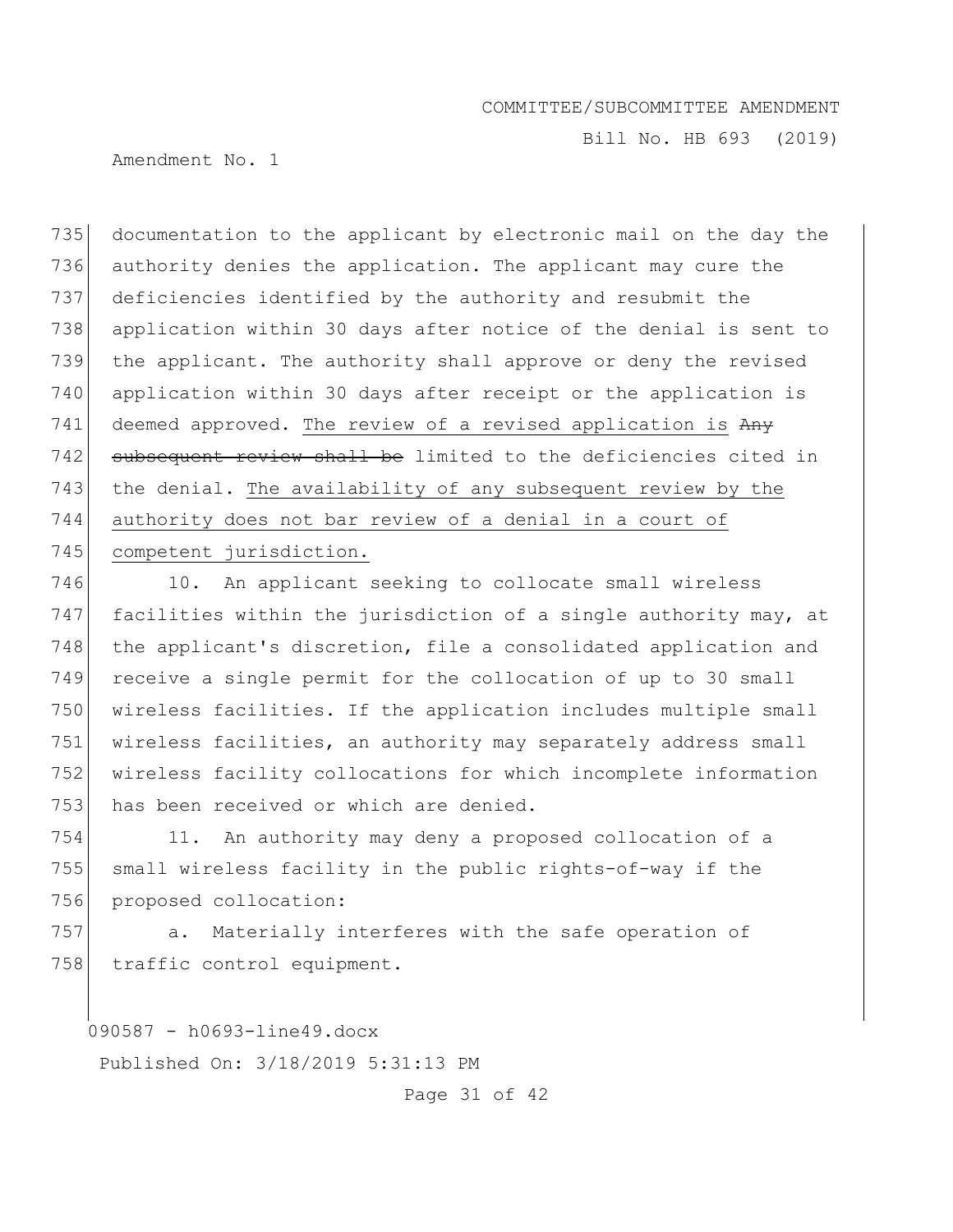Bill No. HB 693 (2019)

Amendment No. 1

| 759 | b. Materially interferes with sight lines or clear zones         |
|-----|------------------------------------------------------------------|
| 760 | for transportation, pedestrians, or public safety purposes.      |
| 761 | Materially interferes with compliance with the<br>$\mathsf{C}$ . |
| 762 | Americans with Disabilities Act or similar federal or state      |
| 763 | standards regarding pedestrian access or movement.               |
| 764 | Materially fails to comply with the 2010 edition of the<br>d.    |
| 765 | Florida Department of Transportation Utility Accommodation       |
| 766 | Manual.                                                          |
| 767 | Fails to comply with applicable codes.<br>e.                     |
| 768 | f.<br>Fails to comply with objective design standards            |
| 769 | authorized under subparagraph (f)6.                              |
| 770 | An authority may adopt by ordinance provisions for<br>12.        |
| 771 | insurance coverage, indemnification, performance bonds, security |
| 772 | funds, force majeure, abandonment, authority liability, or       |
| 773 | authority warranties. Such provisions must be reasonable and     |
| 774 | nondiscriminatory. An authority may require a construction bond  |
| 775 | to secure restoration of the postconstruction rights-of-way to   |
| 776 | its preconstruction condition. However, such bond must be time-  |
| 777 | limited to no more than 1 year after the construction to which   |
| 778 | the bond applies is completed. For any financial obligation      |
| 779 | required by an authority allowed under this section, the         |
| 780 | authority shall accept a letter of credit or similar financial   |
| 781 | instrument issued by any financial institution that is           |
| 782 | authorized to do business within the United States, provided     |
| 783 | that a claim against the financial instrument may be made by     |
|     | 090587 - h0693-line49.docx                                       |
|     | Published On: 3/18/2019 5:31:13 PM                               |

Page 32 of 42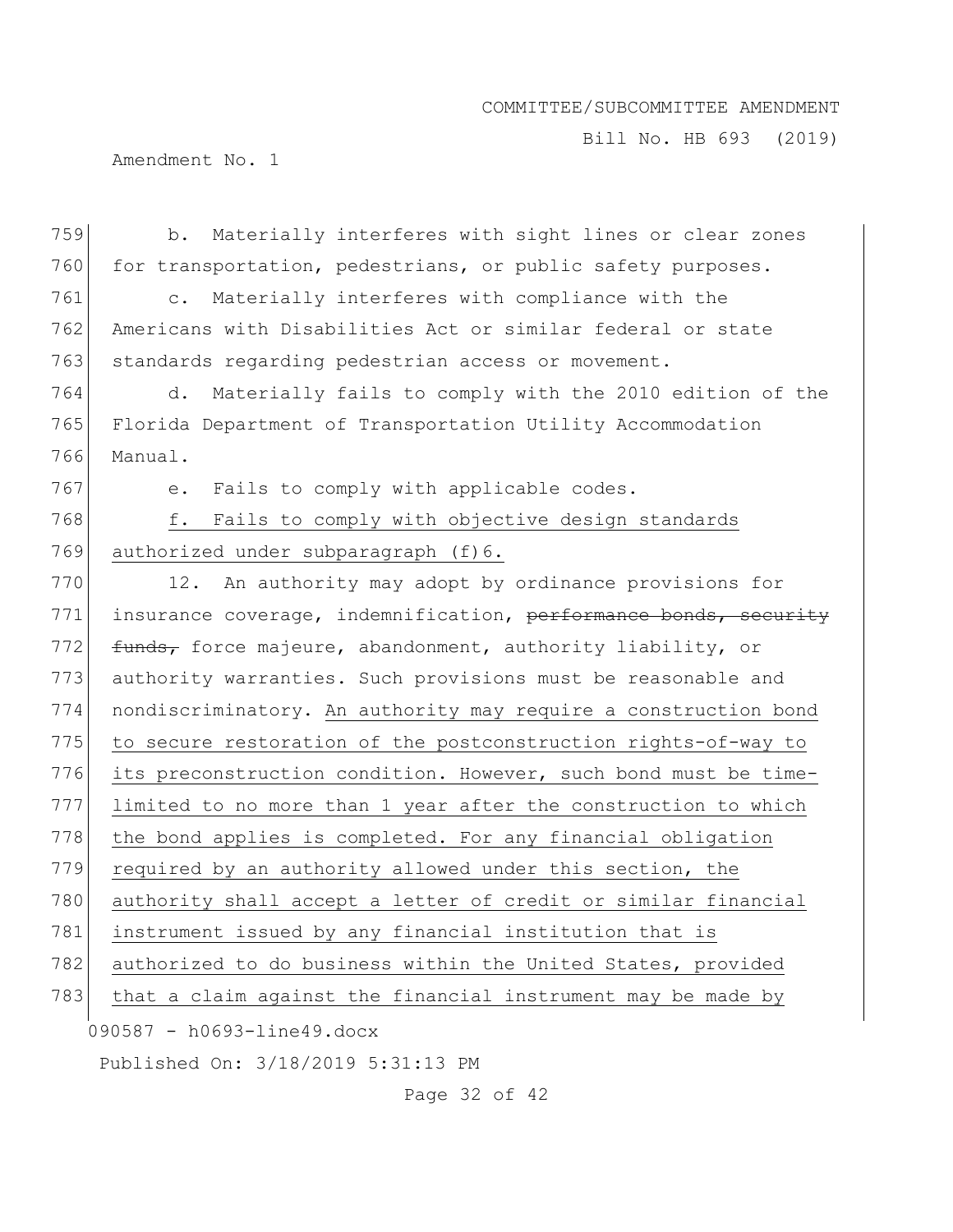Bill No. HB 693 (2019)

Amendment No. 1

784 electronic means, including by facsimile. A provider of 785 communications services may add an authority to any existing 786 bond, insurance policy, or other relevant financial instrument, 787 and the authority must accept such proof of coverage without any 788 conditions. An authority may not require a communications 789 services provider to indemnify it for liabilities not caused by 790 the provider, including liabilities arising from the authority's 791 negligence, gross negligence, or willful conduct.

792 13. Collocation of a small wireless facility on an 793 authority utility pole does not provide the basis for the 794 imposition of an ad valorem tax on the authority utility pole.

795 14. An authority may reserve space on authority utility 796 poles for future public safety uses. However, a reservation of 797 space may not preclude collocation of a small wireless facility. 798 If replacement of the authority utility pole is necessary to 799 accommodate the collocation of the small wireless facility and 800 the future public safety use, the pole replacement is subject to 801 make-ready provisions and the replaced pole shall accommodate 802 the future public safety use.

803 15. A structure granted a permit and installed pursuant to 804 this subsection shall comply with chapter 333 and federal 805 regulations pertaining to airport airspace protections.

806 (e) An authority may not require any permit or other 807 approval or require fees, or other charges, costs, or other 808 exactions for:

090587 - h0693-line49.docx

Published On: 3/18/2019 5:31:13 PM

Page 33 of 42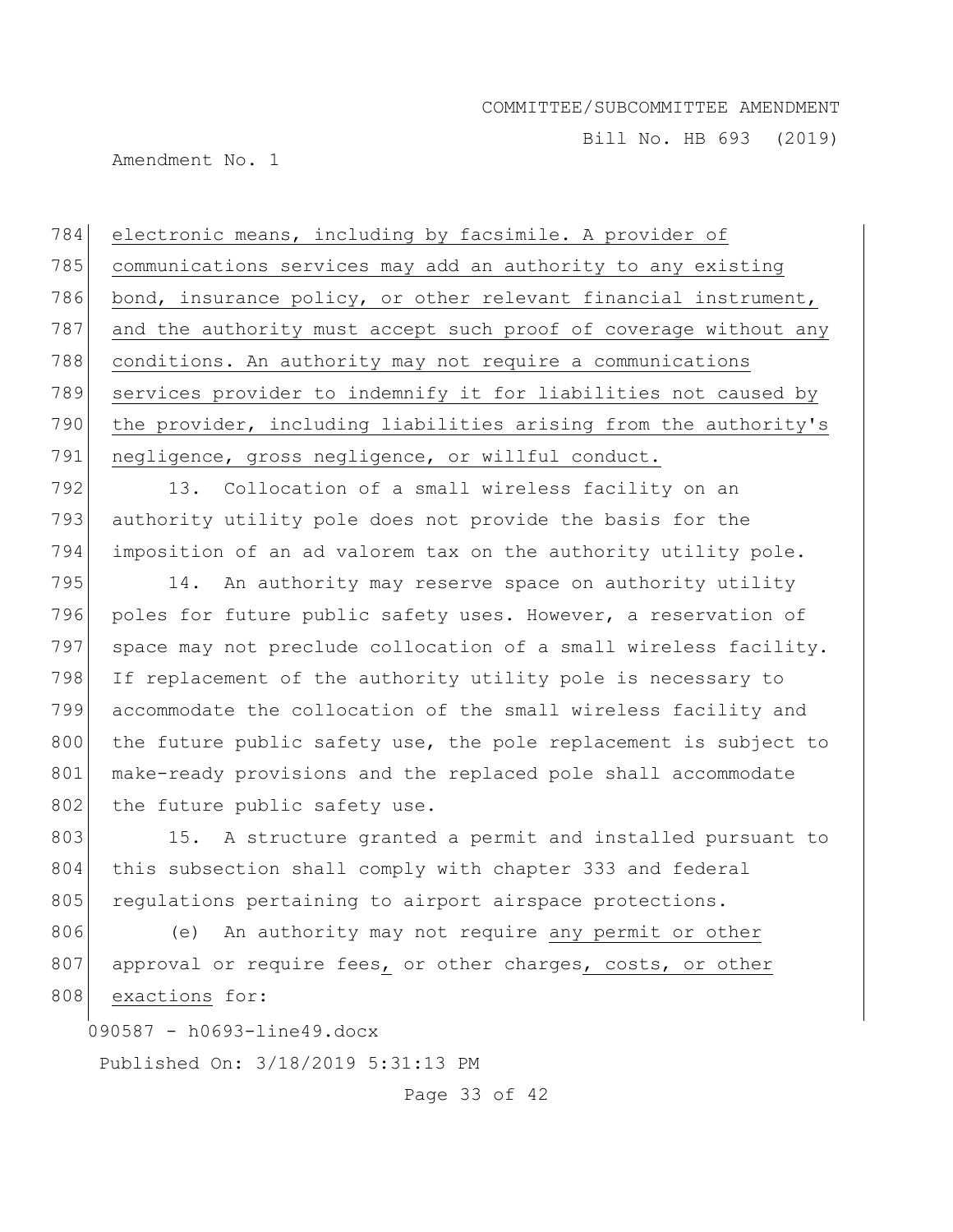Bill No. HB 693 (2019)

Amendment No. 1

| 809 | Routine maintenance or repair work, including, but not<br>1.     |
|-----|------------------------------------------------------------------|
| 810 | limited to, emergency repairs of existing facilities, or         |
| 811 | extensions of such facilities, for providing communications      |
| 812 | services to customers;                                           |
| 813 | Replacement of existing wireless facilities with<br>2.           |
| 814 | wireless facilities that are substantially similar or of the     |
| 815 | same or smaller size; or                                         |
| 816 | Installation, placement, maintenance, or replacement of<br>3.    |
| 817 | micro wireless facilities that are suspended on cables strung    |
| 818 | between existing utility poles in compliance with applicable     |
| 819 | codes by or for a communications services provider authorized to |
| 820 | occupy the rights-of-way and who is remitting taxes under        |
| 821 | chapter 202. An authority may require an initial letter from or  |
| 822 | on behalf of such provider, which is effective upon filing,      |
| 823 | attesting that the micro wireless facility dimensions comply     |
| 824 | with the limits of this subsection. The authority may not        |
| 825 | require any additional filing or other information as long as    |
| 826 | the provider is deploying the same, a substantially similar, or  |
| 827 | a smaller size micro wireless facility equipment.                |
| 828 |                                                                  |
| 829 | Notwithstanding this paragraph, an authority may require a       |
| 830 | right-of-way permit for work that involves excavation, closure   |
| 831 | of a sidewalk, or closure of a vehicular lane unless the         |
| 832 | provider is making emergency restoration or repair work to       |
| 833 | existing facilities.                                             |
|     | 090587 - h0693-line49.docx                                       |
|     | Published On: 3/18/2019 5:31:13 PM                               |

Page 34 of 42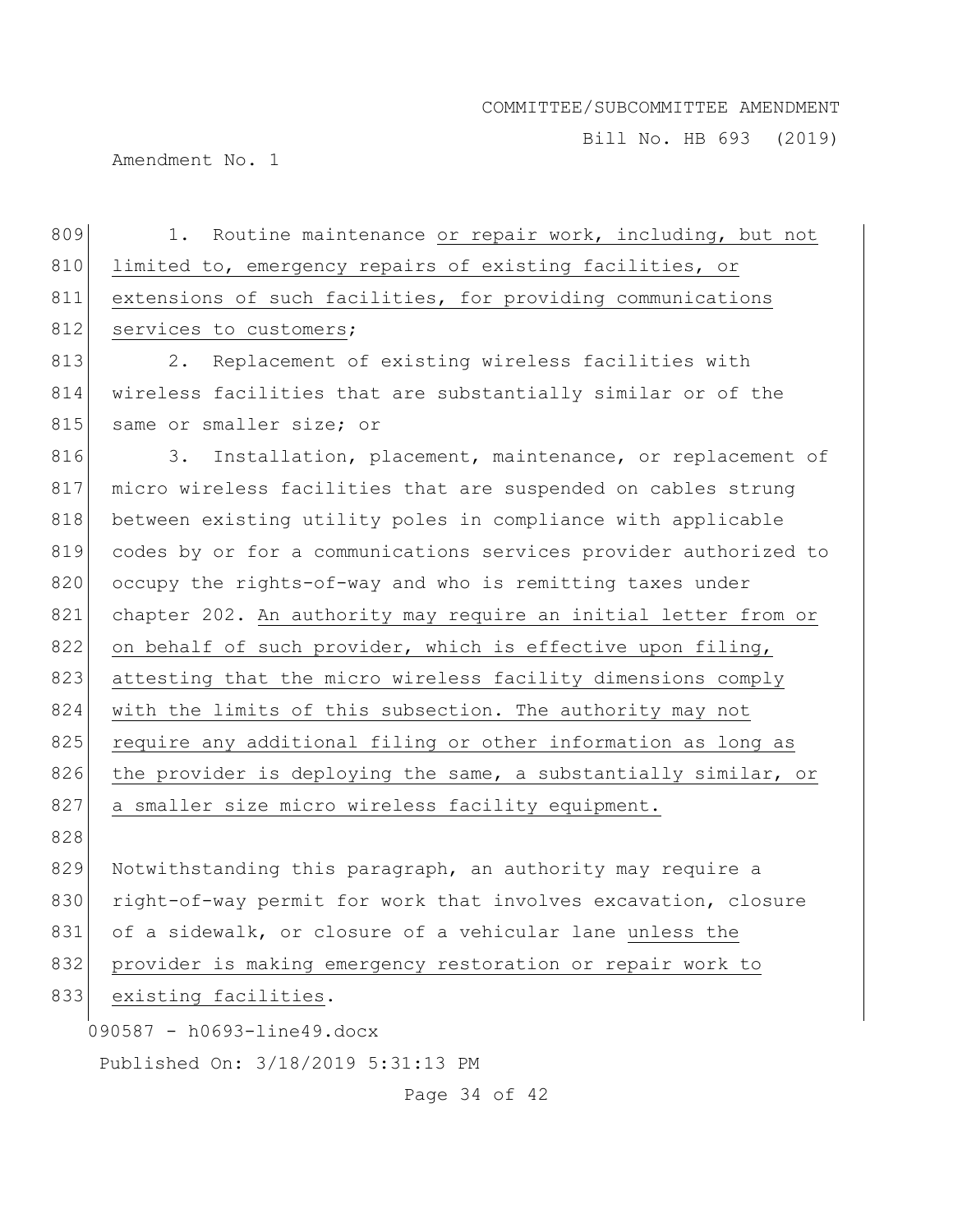Bill No. HB 693 (2019)

Amendment No. 1

834 (f) Collocation of small wireless facilities on authority 835 utility poles is subject to the following requirements: 836 1. An authority may not enter into an exclusive 837 arrangement with any person for the right to attach equipment to 838 authority utility poles. 839 2. The rates and fees for collocations on authority 840 utility poles must be nondiscriminatory, regardless of the 841 services provided by the collocating person. 842 3. The rate to collocate small wireless facilities on an 843 authority utility pole may not exceed \$150 per pole annually. 844 4. Agreements between authorities and wireless providers 845 that are in effect on July 1, 2017, and that relate to the 846 collocation of small wireless facilities in the right-of-way, 847 including the collocation of small wireless facilities on 848 authority utility poles, remain in effect, subject to applicable 849 termination provisions. The wireless provider may accept the 850 rates, fees, and terms established under this subsection for 851 small wireless facilities and utility poles that are the subject 852 of an application submitted after the rates, fees, and terms 853 become effective.

854 5. A person owning or controlling an authority utility 855 pole shall offer rates, fees, and other terms that comply with 856 this subsection. By the later of January 1, 2018, or 3 months 857 after receiving a request to collocate its first small wireless 858 facility on a utility pole owned or controlled by an authority,

090587 - h0693-line49.docx

Published On: 3/18/2019 5:31:13 PM

Page 35 of 42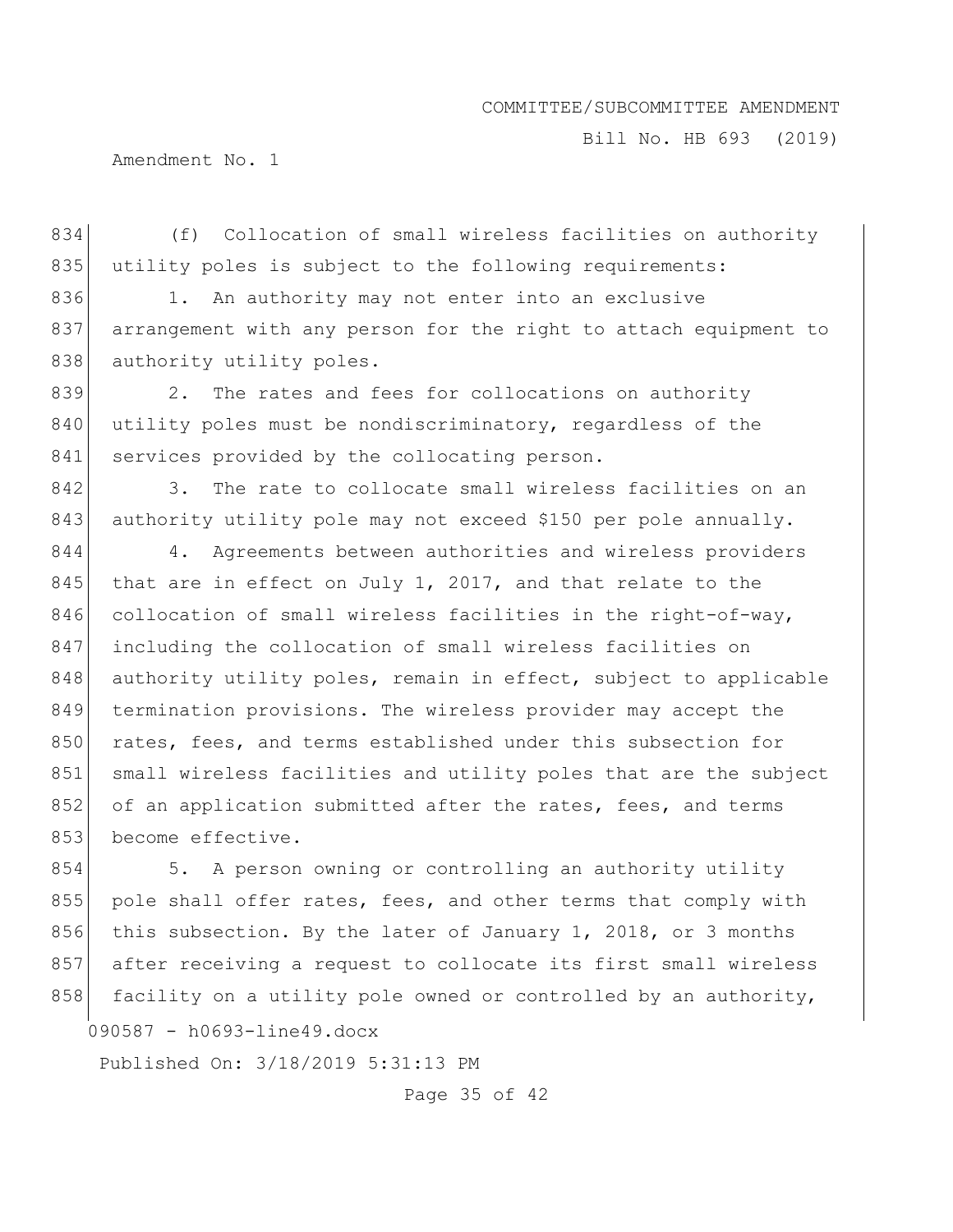Bill No. HB 693 (2019)

Amendment No. 1

859 | the person owning or controlling the authority utility pole 860 shall make available, through ordinance or otherwise, rates, 861 fees, and terms for the collocation of small wireless facilities 862 on the authority utility pole which comply with this subsection.

863 a. The rates, fees, and terms must be nondiscriminatory 864 and competitively neutral and must comply with this subsection.

865 b. For an authority utility pole that supports an aerial 866 facility used to provide communications services or electric 867 service, the parties shall comply with the process for make-868 ready work under 47 U.S.C. s. 224 and implementing regulations. 869 The good faith estimate of the person owning or controlling the 870 pole for any make-ready work necessary to enable the pole to 871 support the requested collocation must include pole replacement 872 if necessary.

090587 - h0693-line49.docx 873 c. For an authority utility pole that does not support an 874 aerial facility used to provide communications services or 875 electric service, the authority shall provide a good faith 876 estimate for any make-ready work necessary to enable the pole to 877 support the requested collocation, including necessary pole 878 replacement, within 60 days after receipt of a complete 879 application. Make-ready work, including any pole replacement, 880 must be completed within 60 days after written acceptance of the 881 good faith estimate by the applicant. Alternatively, an 882 authority may require the applicant seeking to collocate a small 883 wireless facility to provide a make-ready estimate at the

Published On: 3/18/2019 5:31:13 PM

Page 36 of 42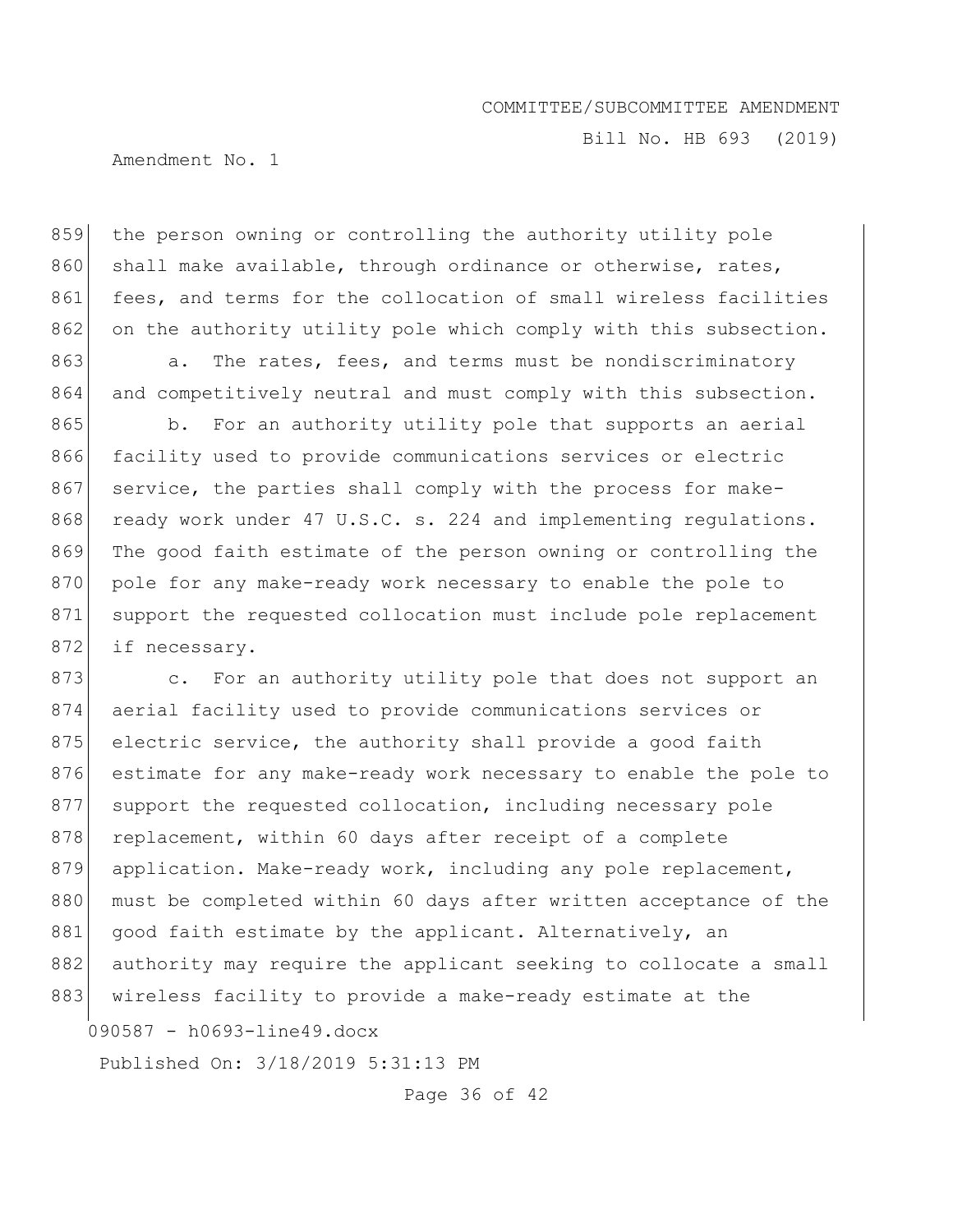Bill No. HB 693 (2019)

Amendment No. 1

884 applicant's expense for the work necessary to support the small 885 wireless facility, including pole replacement, and perform the 886 make-ready work. If pole replacement is required, the scope of 887 the make-ready estimate is limited to the design, fabrication, 888 and installation of a utility pole that is substantially similar 889 in color and composition. The authority may not condition or 890 restrict the manner in which the applicant obtains, develops, or 891 provides the estimate or conducts the make-ready work subject to 892 usual construction restoration standards for work in the right-893 of-way. The replaced or altered utility pole shall remain the 894 property of the authority.

895 d. An authority may not require more make-ready work than 896 is required to meet applicable codes or industry standards. Fees 897 for make-ready work may not include costs related to preexisting 898 damage or prior noncompliance. Fees for make-ready work, 899 including any pole replacement, may not exceed actual costs or 900 the amount charged to communications services providers other 901 than wireless services providers for similar work and may not 902 include any consultant fee or expense.

903 6. An authority may require wireless providers to comply 904 with objective design standards adopted by ordinance. The 905 ordinance may require:

906 a. A new utility pole that replaces an existing utility 907 pole to be of substantially similar design, material, and color;

090587 - h0693-line49.docx

Published On: 3/18/2019 5:31:13 PM

Page 37 of 42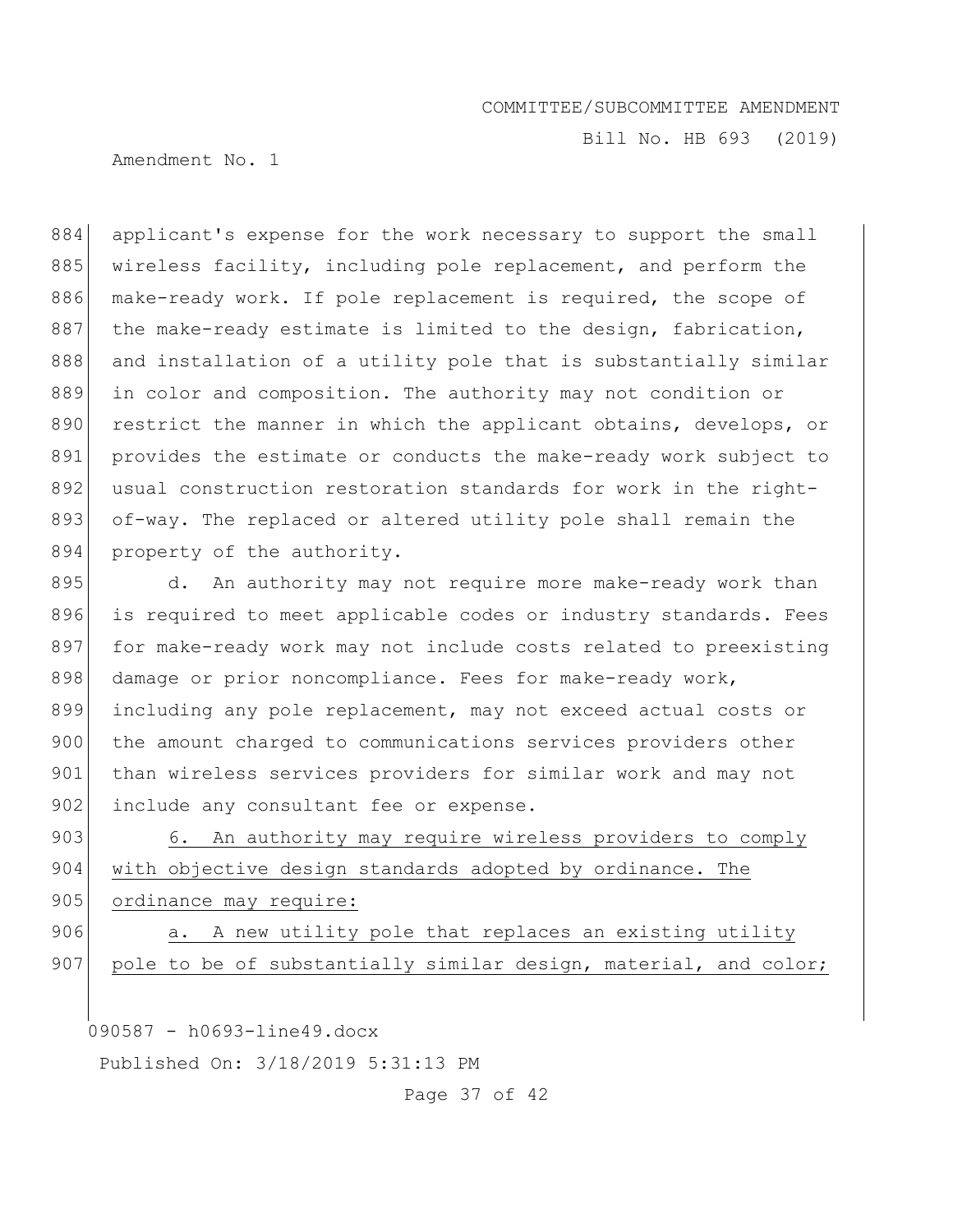Bill No. HB 693 (2019)

Amendment No. 1

| 908 | b. Reasonable spacing requirements concerning the location              |
|-----|-------------------------------------------------------------------------|
| 909 | of a ground-mounted component of a small wireless facility which        |
| 910 | does not exceed 15 feet from the associated support structure;          |
| 911 | or                                                                      |
| 912 | A small wireless facility to meet reasonable location<br>$\mathbb{C}$ . |
| 913 | context, color, camouflage, and concealment requirements,               |
| 914 | subject to the limitations in this subsection.                          |
| 915 |                                                                         |
| 916 | Such design standards under this subparagraph may be waived by          |
| 917 | the authority upon a showing that the design standards are not          |
| 918 | reasonably compatible for the particular location of a small            |
| 919 | wireless facility or are technically infeasible or that the             |
| 920 | design standards impose an excessive expense. The waiver must be        |
| 921 | granted or denied within 45 days after the date of the request.         |
| 922 | (g) For any applications filed before the effective date                |
| 923 | of ordinances implementing this subsection, an authority may            |
| 924 | apply current ordinances relating to placement of communications        |
| 925 | facilities in the right-of-way related to registration,                 |
| 926 | permitting, insurance coverage, indemnification, performance            |
| 927 | bonds, security funds, force majeure, abandonment, authority            |
| 928 | liability, or authority warranties. Permit application                  |
| 929 | requirements and small wireless facility placement requirements,        |
| 930 | including utility pole height limits, that conflict with this           |
| 931 | subsection must shall be waived by the authority. An authority          |
| 932 | may not institute, either expressly or de facto, a moratorium,          |
|     | 090587 - h0693-line49.docx                                              |
|     | Published On: 3/18/2019 5:31:13 PM                                      |

Page 38 of 42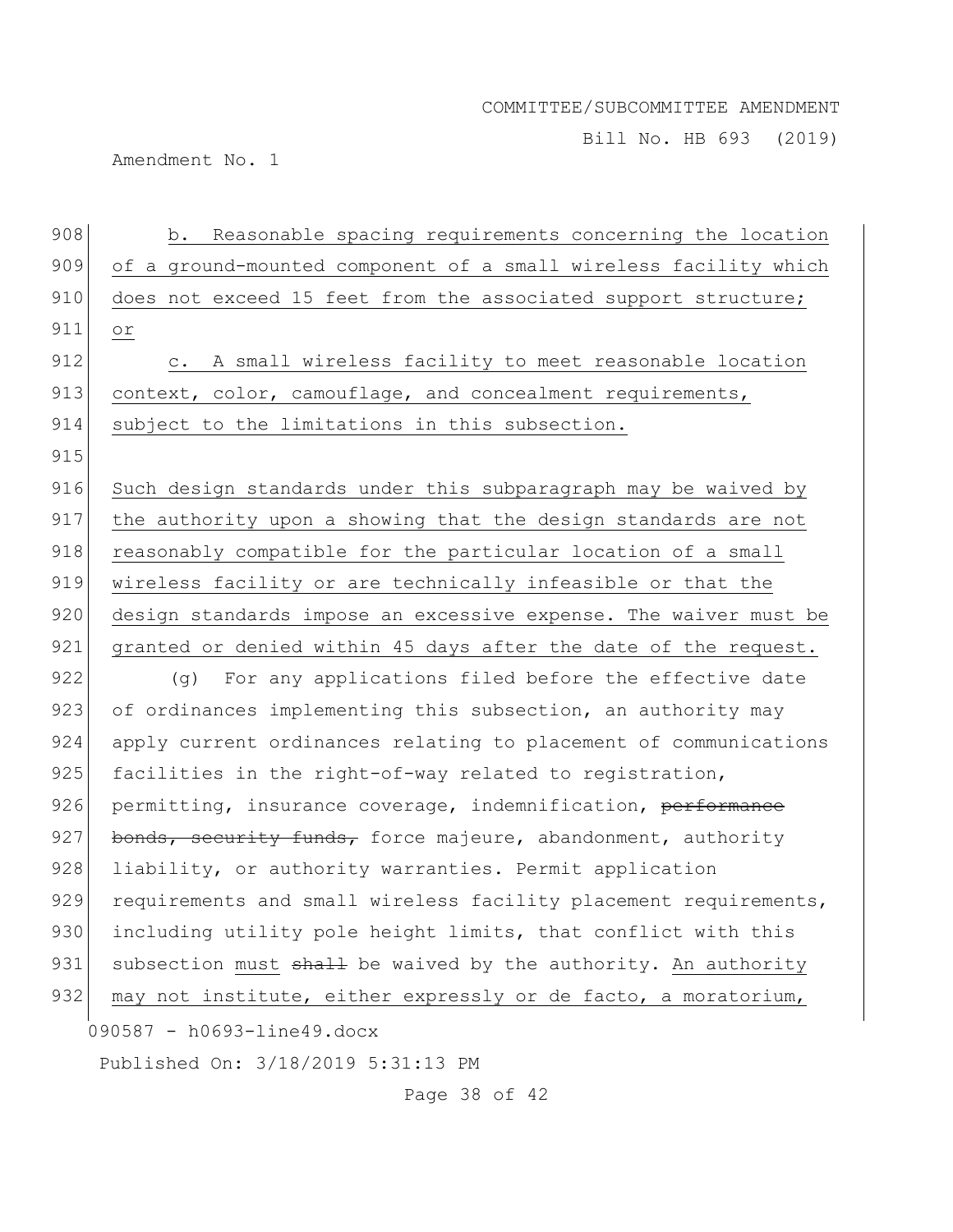Bill No. HB 693 (2019)

Amendment No. 1

090587 - h0693-line49.docx Published On: 3/18/2019 5:31:13 PM Page 39 of 42 933 zoning-in-progress, or other mechanism that would prohibit or 934 delay the filing, receiving, or processing of registrations, 935 applications, or issuing of permits or other approvals for the 936 collocation of small wireless facilities or the installation, 937 modification, or replacement of utility poles used to support 938 the collocation of small wireless facilities. 939  $(i)$  A wireless provider shall, in relation to a small 940  $\mid$  wireless facility, utility pole, or wireless support structure 941 in the public rights-of-way, comply with nondiscriminatory 942 undergrounding requirements of an authority that prohibit above-943 ground structures in public rights-of-way. Any such requirements  $944$  may be waived by the authority. 945 (8)(a) Any person aggrieved by a violation of this section 946 may bring a civil action in a United States District Court or in 947 any other court of competent jurisdiction. 948 (b) The court may: 949 1. Grant temporary or permanent injunctions on terms as it 950 may deem reasonable to prevent or restrain violations of this 951 section; and 952 2. Direct the recovery of full costs, including awarding 953 reasonable attorney fees, to the party who prevails. 954 955 **-----------------------------------------------------** 956 **T I T L E A M E N D M E N T** 957 Remove lines 3-11 and insert: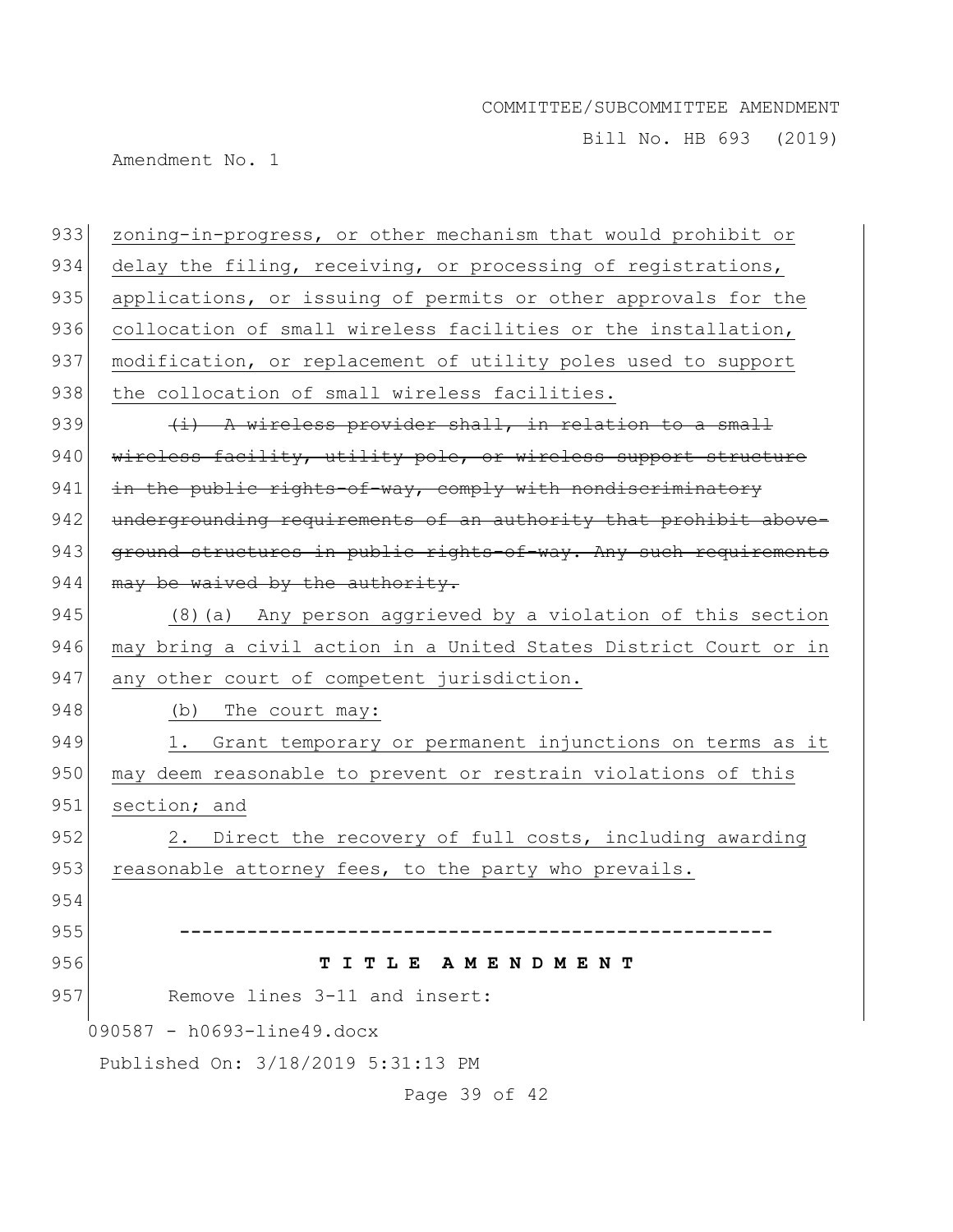Bill No. HB 693 (2019)

Amendment No. 1

090587 - h0693-line49.docx 958  $\vert$  s. 202.12, F.S.; reducing the rates of certain communications 959 services taxes; amending s. 202.20, F.S.; conforming a cross-960 reference; amending s. 337.401, F.S.; revising legislative 961 intent; specifying limitations and prohibitions on 962 municipalities and counties relating to registrations and 963 renewals of communications services providers; authorizing 964 municipalities and counties to require certain information as 965 | part of a permit application; prohibiting municipalities and 966 counties from requiring a payment of fees, costs, or charges for 967 provider registration or renewal; prohibiting municipalities and 968 counties from adopting or enforcing certain ordinances, 969 requiations, or requirements; specifying limitations on 970 municipal and county authority to regulate and manage municipal 971 and county roads or rights-of-way; prohibiting certain 972 municipalities and counties from electing to impose permit fees; 973 providing retroactive applicability; authorizing certain 974 municipalities and counties to continue to require and collect 975 such fees; deleting obsolete provisions; specifying activities 976 for which permit fees may not be imposed; deleting certain 977 provisions relating to municipality, charter county, and 978 noncharter county elections to impose, or not to impose, permit 979 fees; requiring that enforcement of certain ordinances must be 980 suspended until certain conditions are met; revising legislative 981 intent relating to the imposition of certain fees, costs, and 982 exactions on providers; specifying a condition for certain in-

Published On: 3/18/2019 5:31:13 PM

Page 40 of 42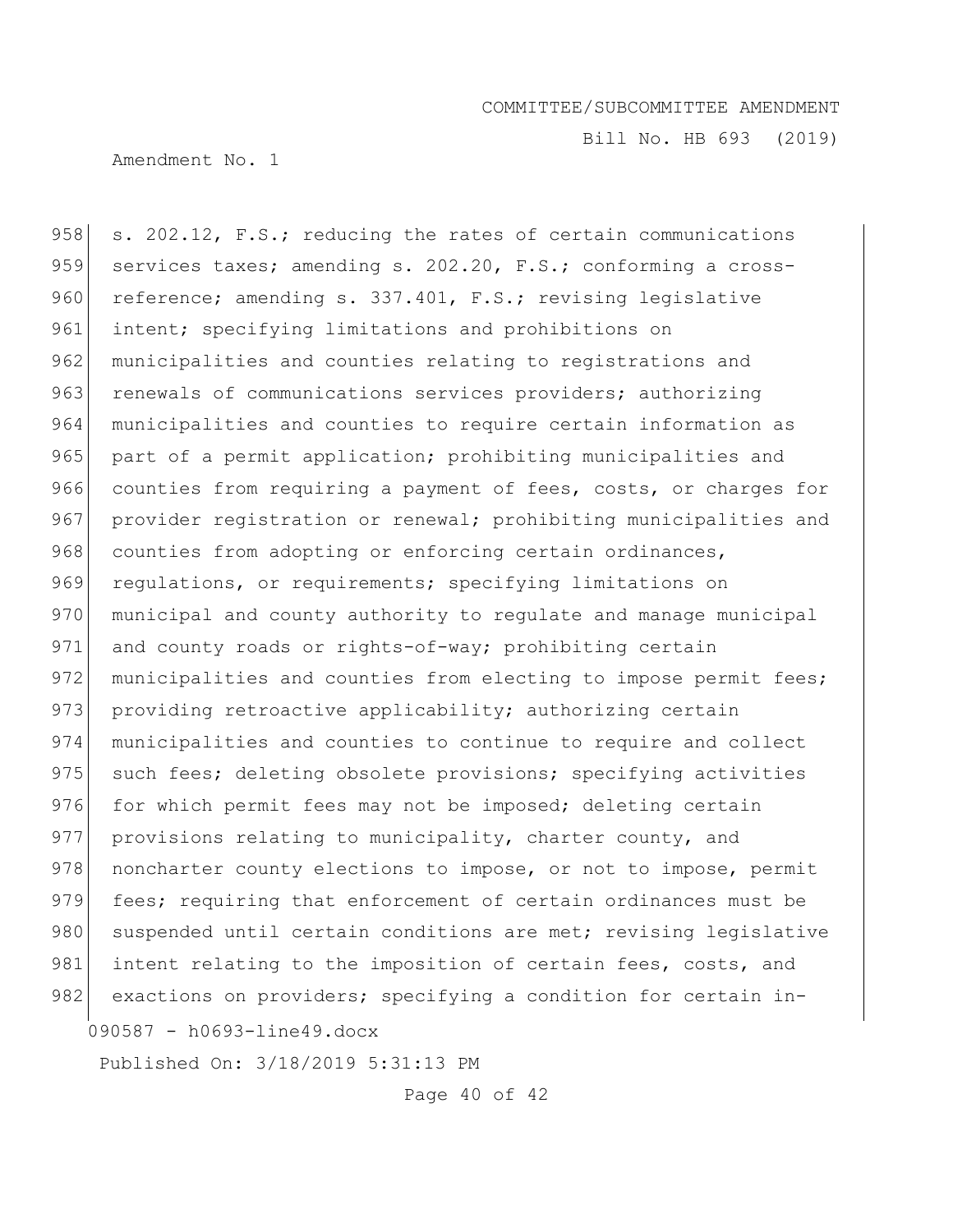Bill No. HB 693 (2019)

Amendment No. 1

090587 - h0693-line49.docx 983 kind compensation; specifying prohibited acts by municipalities 984 and counties in the use of their authority over the placement of 985 facilities for certain purposes; authorizing municipalities and 986 counties to require a right-of-way permit for certain purposes; 987 providing requirements for processing certain permit 988 applications; prohibiting municipalities and counties from 989 certain actions relating to certain aerial or underground 990 communications facilities; specifying limitations and 991 requirements for certain municipal and county rules and 992 requistions; revising definitions under the Advanced Wireless 993 Infrastructure Deployment Act; prohibiting certain actions by an 994 authority relating to certain utility poles; prohibiting 995 authorities from requiring permit applicants to provide certain 996 information, except under certain circumstances; adding 997 prohibited acts by authorities relating to small wireless 998 facilities, application requirements, public notification and 999 public meetings, and the placement of certain facilities; 1000 revising applicability of authority rules and regulations 1001 governing the placement of utility poles in the public rights-1002 of-way; providing construction relating to judicial review of 1003 certain application denials; adding grounds for an authority's 1004 denial of a proposed collocation of a small wireless facility in 1005 the public rights-of-way; deleting an authority's authorization 1006 to adopt ordinances for performance bonds and security funds; 1007 authorizing an authority to require a construction bond, subject

Published On: 3/18/2019 5:31:13 PM

Page 41 of 42